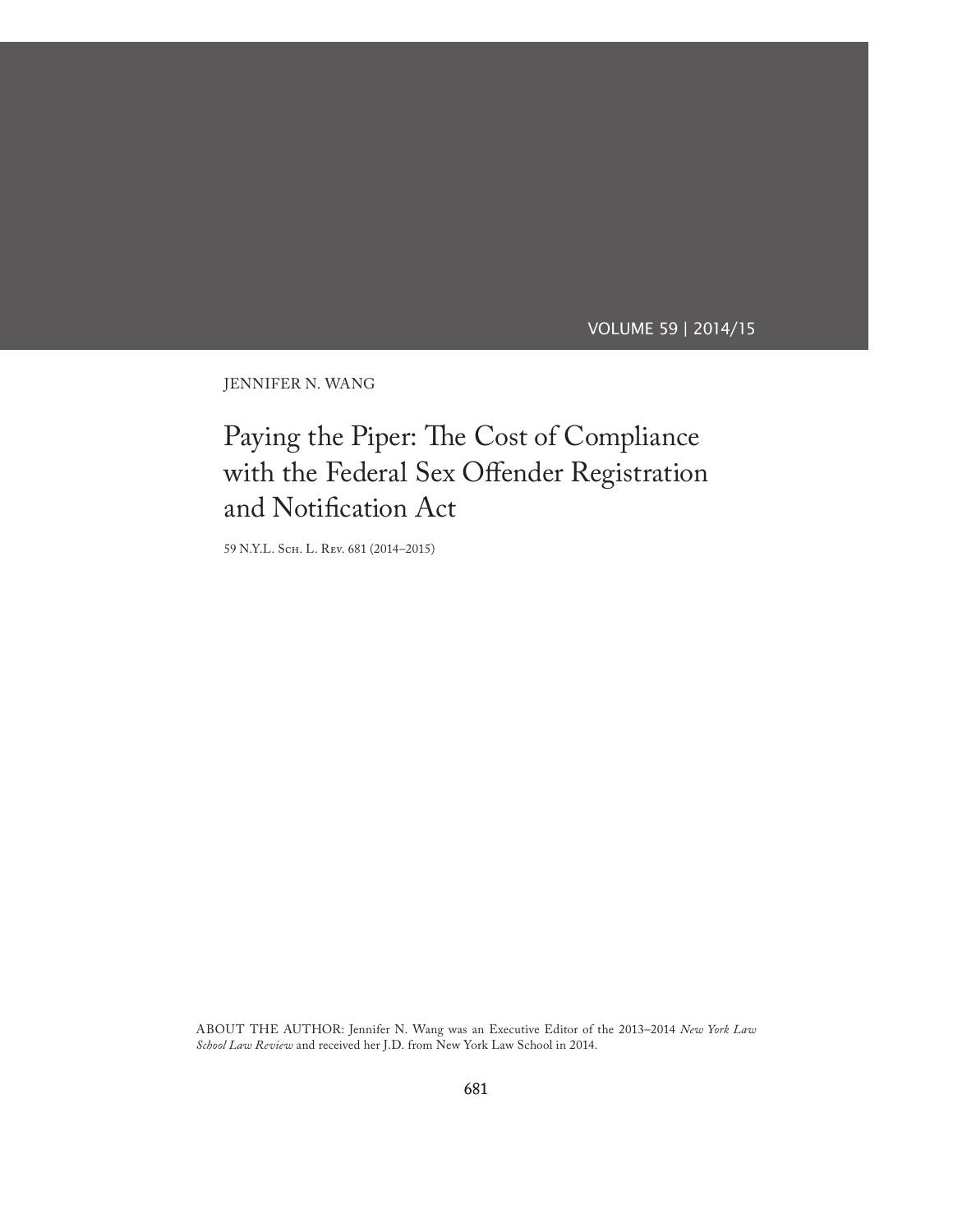*Every piece of sex offender legislation has a compelling political backstory. No different is the Sex Offender Registration and Notification Act of 2006 (SORNA), which aims to build a comprehensive national sex offender registry in the United States. However, lost in the passionate determination to eliminate sexual crime is a rational cost-benefit analysis of state compliance. This note describes the long-standing problem of compliance with SORNA and identifies cost as a key contributor to state noncompliance. With the principal purpose of SORNA in mind, this note then proposes different approaches to addressing the financial barriers to SORNA and evaluates each response in light of compliance. Ultimately, this note calls for a change of focus in the way that politicians and*  legislators look at implementing SORNA, as well as other sex offender *legislation in the United States.*

# I. INTRODUCTION

Eleven days into trial, former New York Governor George E. Pataki was on the witness stand.1 At 6 feet, 5 inches, Pataki—even while seated—exuded an impressive presence that was felt by the courtroom's attentive listeners. Pataki's lawyer, Abbe Lowell, prompted his client to describe a "personal incident" to the jury, and Pataki responded:

My wife and I would always . . . go hiking in the state parks where we live, and we went for a hike with my youngest child, my son, and three or four neighbor kids and another neighbor. Sometime in either '95 or '96, in thousands of acres of wilderness, there was one individual, a male who, when no one else was around, would continually stand and walk right next to us, and we would even go off the trail for a view. He would walk right out and stand next to the kids. I was a governor, so the State Police were down the trail, so I called them and the State Police came, and they started asking the man why he was following us and following the children.

I was advised later on that he . . . had been convicted of sexual crimes in the Rochester area.2

Pataki went on to explain that the incident brought to his attention "not just . . . the horrors of these [sexual] crimes, but the immediacy of the<sup>[ir]</sup> possibility."<sup>3</sup>

<sup>1.</sup> Much of the anecdote that follows is based on my own observation. From June to August 2013, I served as a legal intern in the Litigation Bureau of the Office of the New York State Attorney General. During my internship, I worked exclusively on *Bailey v. Pataki*, 708 F.3d 391 (2d Cir. 2013). The *Bailey* trial began on July 9, 2013, and concluded with the jury's verdict on July 31, 2013. Judge Jed S. Rakoff of the U.S. District Court, Southern District of New York, presided.

<sup>2.</sup> Transcript of Trial at 2113, Bailey v. Pataki, No. 08-CV-8563 (S.D.N.Y. July 23, 2013).

<sup>3.</sup> *Id.* at 2113–14. Pataki told the jury: "I had [state] troopers, but I couldn't help but think of a mother in a walk in the park with a child or a child at a playground . . . ." *Id.* at 2113.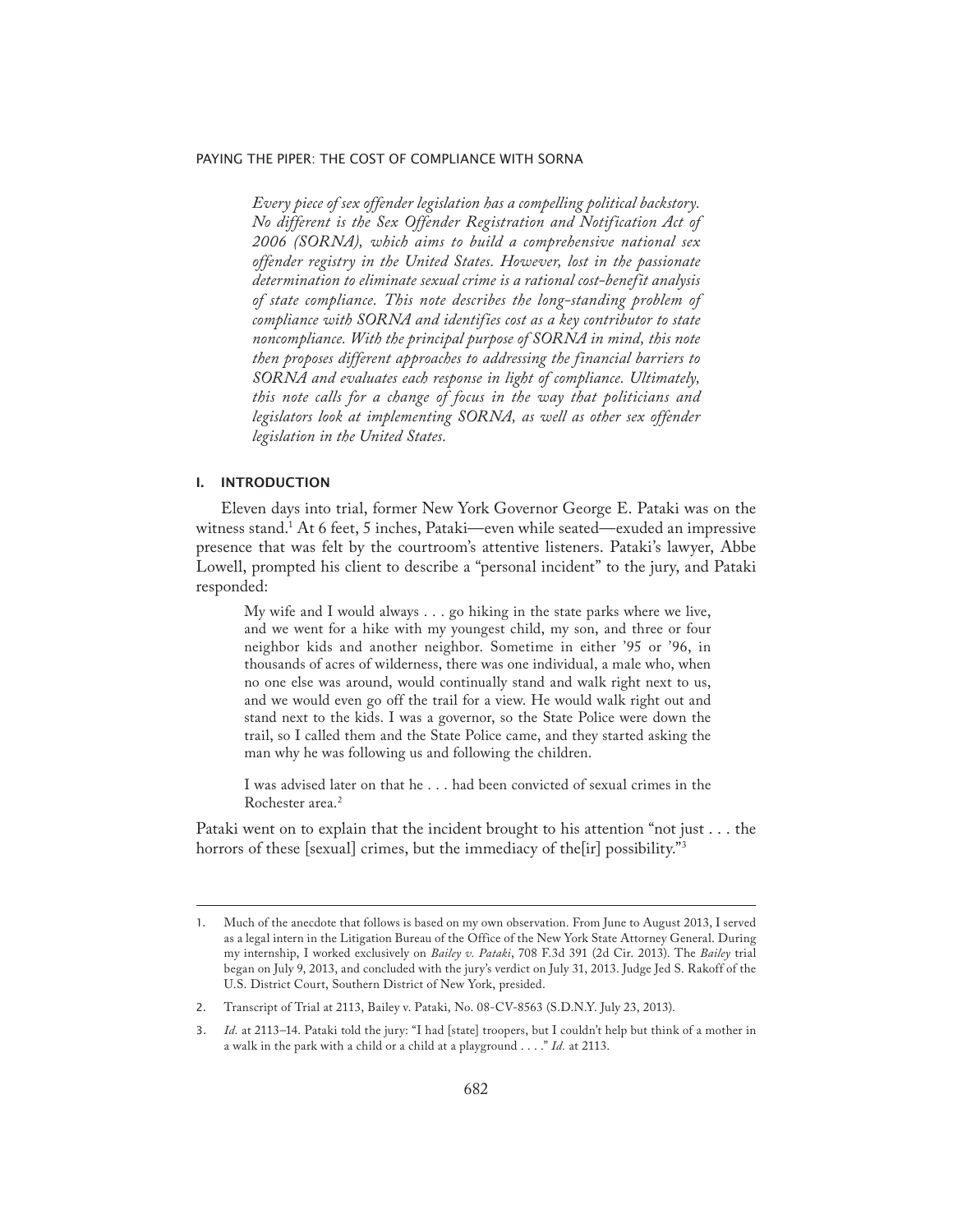In 2008, the plaintiffs in *Bailey v. Pataki* filed a complaint against the former governor and a number of other high-ranking New York State executives.4 The six convicted sex offenders claimed that their constitutional due process rights were violated when the Pataki administration implemented the Sexually Violent Predator Initiative ("SVP Initiative") in 2005.5 Specifically, the plaintiffs alleged that they were unlawfully confined to state mental hospitals at the conclusion of their prison sentences for committing sexually violent crimes.<sup>6</sup>

Along with Pataki, five of the six plaintiffs testified when the case went to trial in August of 2013.7 During plaintiff Robert Warren's cross-examination, he was questioned about his sex offender registration status:

- Q. Mr. Warren, you are required to register as a sex offender in the State of New York, right?
- A. Well, that depends on the state I have residency. Wherever you reside, that's where you're required to register. So I reside here right now, so I register here. If I moved to Oregon, when I have been there, I [was] required to register in Oregon and not in New York.
- Q. You are currently registered in Oregon. Is that true?
- A. I am currently registered in New York.
- Q. And information concerning your Sex Offender Registry is available to the public, isn't it . . . ?
- A. Not in Oregon, it is not. In Oregon, it is not.
- Q. In New York it is?
- A. I think so, yes. I am not a resident of New York State right now.<sup>8</sup>

Plaintiff Louis Massei was also questioned about his registration status as a sex offender:

- Q. Now, Mr. Massei, as a result of your rape conviction, you're required to register under the Sex Offender Registration Act. Is that true?
- A. That is correct, too.
- Q. As a result of having to register, you have to register your address at least once a year with Albany. Is that correct?
- A. No. I don't live in New York. I don't register with Albany.
- 4. *See* Amended Complaint for Damages, Bailey v. Pataki, No. 08-Civ-8563 (S.D.N.Y. Jan. 22, 2009).
- 5. *See* Amended Complaint for Damages, *supra* note 4, at 1–3; *see also* Benjamin Weiser, *At Trial, Pataki Says Sex Offender Trailed Family*, N.Y. Times, July 24, 2013, at A18, *available at* http://www.nytimes. com/2013/07/24/nyregion/in-trial-over-confinement-pataki-says-sex-offender-trailed-his-family-onhike.html.
- 6. *See* Weiser, *supra* note 5. Plaintiffs' main claim was that their procedural due process rights were violated when they were committed without: notice, psychiatric examinations by court-appointed physicians, or a judicial hearing prior to commitment. *See Bailey*, 708 F.3d at 398.
- 7. Plaintiff Jorge Burgos was deceased at the time of trial and was thus unable to testify.
- 8. Transcript of Trial, *supra* note 2, at 1472–73.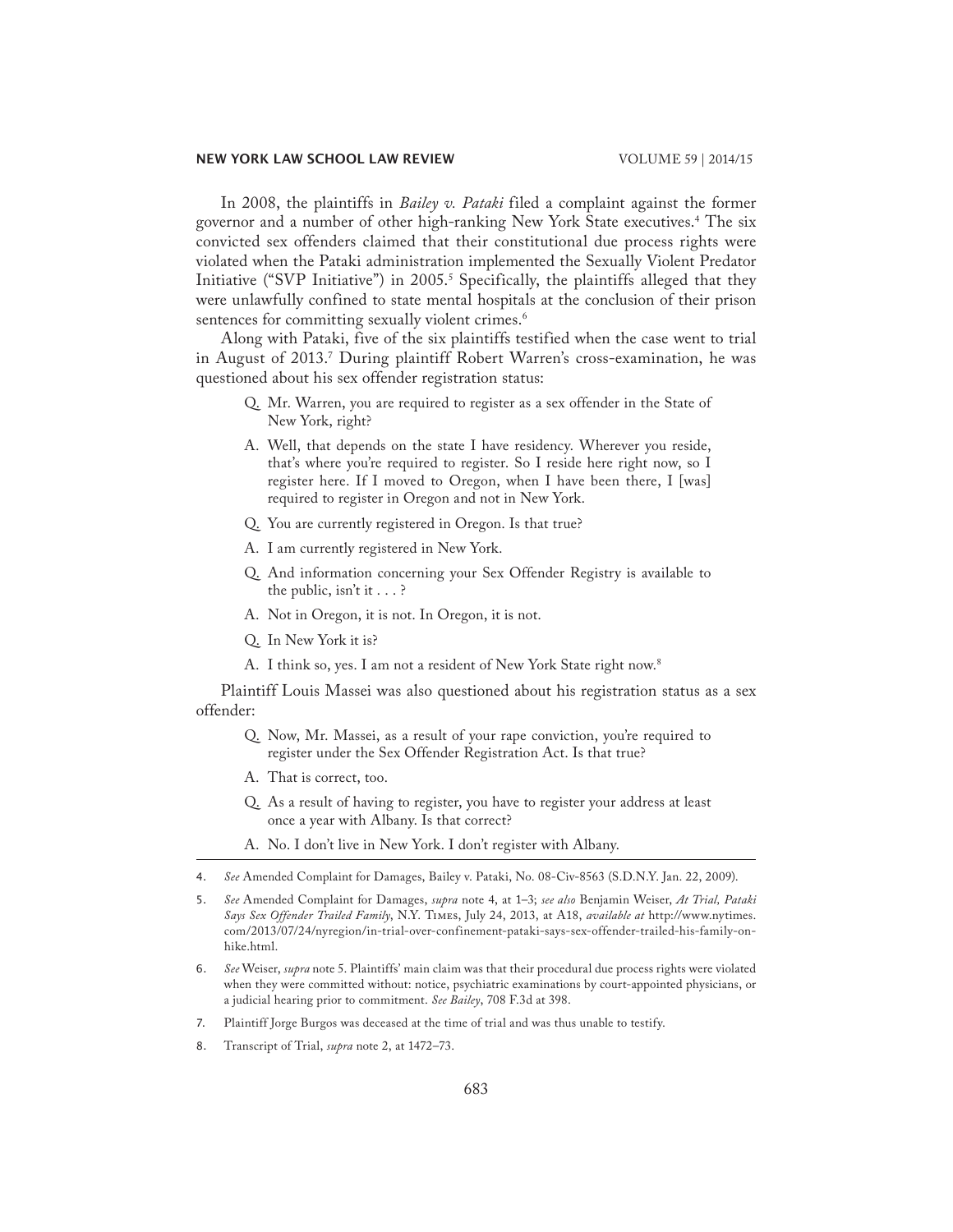- Q. You have to register where you live?
- A. Right.
- Q. You have to register at least once a year?
- A. Yes.
- Q. If you move, you have to provide them with a new address?
- A. Whenever I move, I just provide them with whatever address I live at.
- Q. And information relating to your conviction is available to the public?
- A. In the State of New York, my information is available. Because I live in the State of North Dakota, and I wasn't convicted under their system, I am not listed on their system because I was not given a level hearing. I am not listed where I live. I am listed in New York. In North Dakota if someone wants to know about me, they put me in the system. I don't come up as a sex offender in the State of North Dakota or Oregon.

. . . .

# THE COURT: We get the idea.9

The plaintiffs' testimony during the *Bailey* trial revealed the complexity and possibility for error in a fragmented sex offender registration system comprised of fifty individual states, the District of Columbia, the five principal U.S. territories, and Indian tribes.10 What are the cracks in the system and how often do these breakdowns occur? I was curious, and commenced a line of research to learn the nature and structure of sex offender registration and notification in the United States.

In addition to government programs such as the SVP Initiative, sex offenders are regulated by extensive federal and state legislation.<sup>11</sup> One of these laws is the Adam Walsh Child Protection and Safety Act (AWA),<sup>12</sup> which establishes a standardized, offense-based classification system for sex offenders.13 The AWA specifically aims to strengthen the national network of sex offender registration and notification programs, thus potentially closing the registration loopholes highlighted by the plaintiffs'

11. *See* discussion *infra* Part II.

<sup>9.</sup> *Id.* at 1341–43.

<sup>10.</sup> This note focuses primarily on the issue of state compliance with the Sex Offender Registration and Notification Act (SORNA). However, many of the arguments concerning state compliance with SORNA may equally apply to the U.S. territories and Indian tribes.

<sup>12.</sup> Adam Walsh Child Protection and Safety Act of 2006, Pub. L. No. 109-248, 120 Stat. 587 (codified as amended at 42 U.S.C. §§ 16901–16991 (2013)).

<sup>13.</sup> *See* U.S. Dep't of Justice, The National Guidelines for Sex Offender Registration and NOTIFICATION 21-26 (2008) [hereinafter SORNA GUIDELINES], *available at* http://www.smart.gov/ pdfs/final\_sornaguidelines.pdf.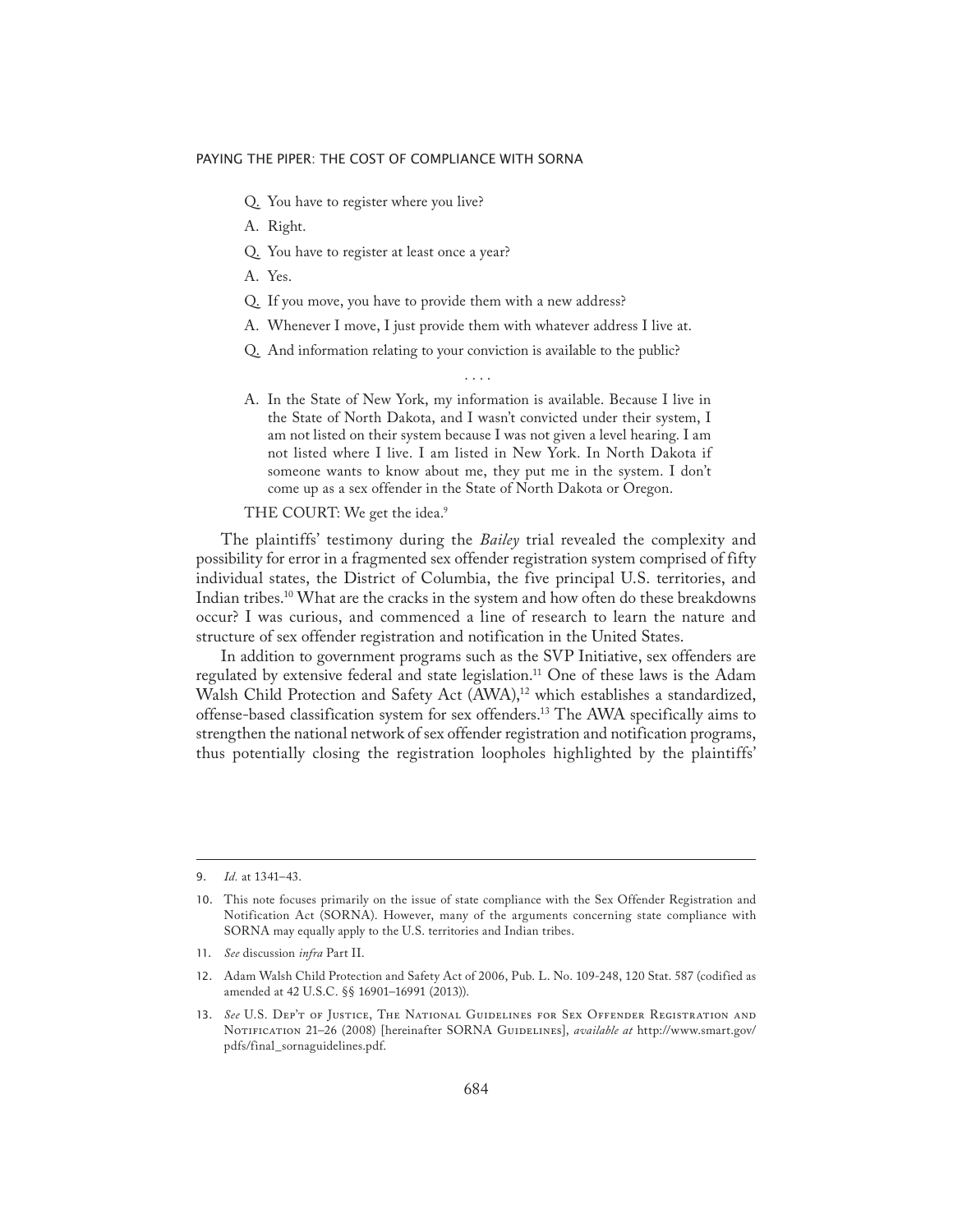testimony in *Bailey*. 14 However, this federal law, which has been described as "ambitious," has been met with much resistance from the states.<sup>15</sup>

This note focuses on Title I of the AWA—the Sex Offender Registration and Notification Act (SORNA)<sup>16</sup>—and examines through an economic and financial lens the widespread failure of states to fully comply with the law. A number of SORNA requirements are highly expensive to implement—in particular, the directive to change from a risk assessment classification system to a tier-based offense system.<sup>17</sup> State legislatures must weigh the benefits of complying with SORNA's requirements to determine whether they are worth the potential cost of implementation.<sup>18</sup>

Part II of this note presents a historical background of sex offender legislation, including an extensive overview of SORNA and the AWA. Part III examines state SORNA compliance and identifies cost as a key contributor to state noncompliance. Part IV proposes and assesses viable solutions to address the economic and financial difficulties that SORNA poses. Part V adds yet another layer to the discussion with a brief analysis of SORNA's federalism implications. Part VI concludes this note.

# II. THE HISTORY AND BACKGROUND OF SORNA

Historically, society's view of sex offenders has been "one of intolerance rather than compassion."19 The roots of U.S. sex offender laws can be traced back to the United Kingdom's dangerous offender legislation, which applied predominantly to property offenses in the 1900s.<sup>20</sup> By the 1930s, the focus of sex offender legislation had "shifted to perverts whose sexual urges caused increasingly violent behavior."21

- 16. Sex Offender Registration and Notification Act, Pub. L. No. 109-248, 120 Stat. 590 (2006) (codified as amended at 42 U.S.C. §§ 16901–16962).
- 17. *See* discussion *infra* Part IV.C.1.
- 18. This note does not address the effectiveness of the sex offender registration systems in protecting the public from sexual predators, but focuses instead on the fiscal problems facing SORNA implementation in the United States. Supporters of sex offender registration maintain that registries are a law enforcement tool—"an ability to allow the public to take measures to protect themselves"—while critics argue that community notification creates barriers to successful treatment and can destabilize offenders. *See* Emanuella Grinberg, *5 Years Later, States Struggle to Comply with Federal Sex Offender Law*, CNN (July 28, 2011, 11:51 AM), http://www.cnn.com/2011/CRIME/07/28/sex.offender.adam.walsh.act/.
- 19. Melissa Wangenheim, Note, *"To Catch a Predator," Are We Casting Our Nets Too Far?: Constitutional*  Concerns Regarding the Civil Commitment of Sex Offenders, 62 RUTGERS L. REV. 559, 568 (2010).
- 20. *See* Laura J. Zilney & Lisa Anne Zilney, Perverts and Predators: The Making of Sexual Offending Laws 66 (2009) ("At this time the notion of a 'sexual psychopath' was equated with immorality, and thus the focus was primarily placed on gay men and other 'indecent' offenses.").
- 21. *Id.* at 66–67 (internal quotation marks omitted).

<sup>14.</sup> *See id.* at 4*.* 

<sup>15.</sup> *See Adam Walsh Act Update: State Resistance to Comply and Federal Leniency in Compliance Review*, Nat'l Juv. Just. Network (Aug. 5, 2011), http://www.njjn.org/uploads/digital-library/Update%20on%20 State%20Compliance%20with%20AWA%208%205%2011.pdf ("States have resisted implementing the Act for numerous reasons including: confidence in their current state registration laws[,] . . . concern about the legislation's high costs of implementation[,] . . . and concern over the negative public safety and rehabilitation effects of placing youth on any registry, public or private.").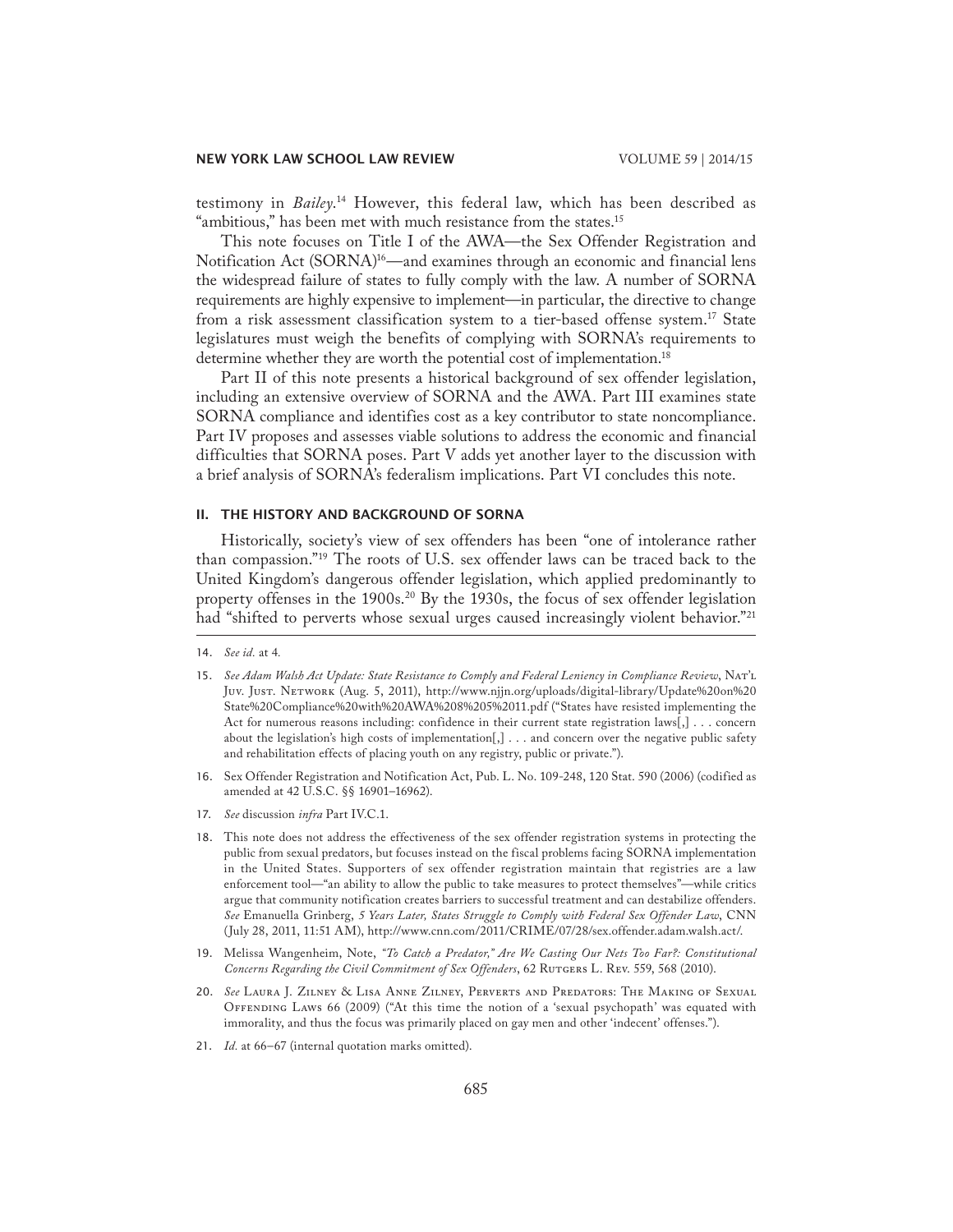The ideology during this era focused on rehabilitation, and viewed sex offenders as "mentally sick" individuals.<sup>22</sup> Sexual psychopath laws developed, calling for the "involuntary" and "indefinite" commitment of offenders to psychiatric facilities.23 The concept of registering offenders also originated in the 1930s.<sup>24</sup> In 1937, Florida was the first state to adopt a registration law, but only required registration for persons convicted of felonies involving "moral turpitude."25

Initially, the enactment and enforcement of sex offender registration laws largely remained with the states.<sup>26</sup> In 1947, California enacted the first set of registration laws, requiring law enforcement agencies to compile a list of sex offenders to be used as an enforcement tool.<sup>27</sup> By 1989, only twelve states had registration laws targeting convicted sex offenders.28 During the 1990s, high-profile sexual assaults and murders of children encouraged a "renewed interest in harsh sex offender legislation" at both the state and federal level.<sup>29</sup> In 1990, Washington became the first state to enact a law requiring sex offenders to register in a public registry not limited to law enforcement use.<sup>30</sup>

On September 13, 1994, President Bill Clinton signed into law the first set of federal sex offender laws in the United States, remarking:

From now on, every State in the country will be required by law to tell a community when a dangerous sexual predator enters its midst. We respect people's rights, but today America proclaims there is no greater right than a parent's right to raise a child in safety and love.<sup>31</sup>

The Jacob Wetterling Crimes Against Children Sex Offender Registration Act ("Wetterling Act")32 "served as the backbone and catalyst for federal sex offender

- 27. *See id.* at 273–74. For nearly the next fifty years, sex offender registry information was accessible only by law enforcement personnel. *Id.* at 274.
- 28. Logan, *supra* note 24, at 5.
- 29. Zilney & Zilney, *supra* note 20, at 83; *see also* Logan, *supra* note 24, at 5 ("From 1990 onward, however, public policy radically changed when a handful of high-profile sexual assaults of children by ex-offenders inspired legislative attention.").
- 30. Logan, *supra* note 24, at 5. Washington's registration law permitted "dissemination of identifying information on registrants to communities in which registrants lived." *Id.*
- 31. Paladino, *supra* note 26, at 277.
- 32. Jacob Wetterling Crimes Against Children and Sexually Violent Offender Registration Act, Pub. L. No. 103-322, 108 Stat. 2038 (1994) (codified as amended at 42 U.S.C. §§ 14071–14703 (2006 & Supp.

<sup>22.</sup> *Id.* at 71.

<sup>23.</sup> *Id.* (noting that Michigan passed the United States' first sexual psychopath law in 1937).

<sup>24.</sup> Wayne A. Logan, *Sex Offender Registration and Community Notification: Past, Present, and Future*, 34 New Eng. J. on Crim. & Civ. Confinement, Winter 2008, at 4. State and local governments were concerned about offenders seeking "anonymous refuge within their growing populations" and enacted registration laws in response. *Id.*

<sup>25.</sup> *Id.* at 5.

<sup>26.</sup> Richard A. Paladino, Note, *The Adam Walsh Act as Applied to Juveniles: One Size Does Not Fit All*, 40 HOFSTRA L. REV. 269, 273 (2011).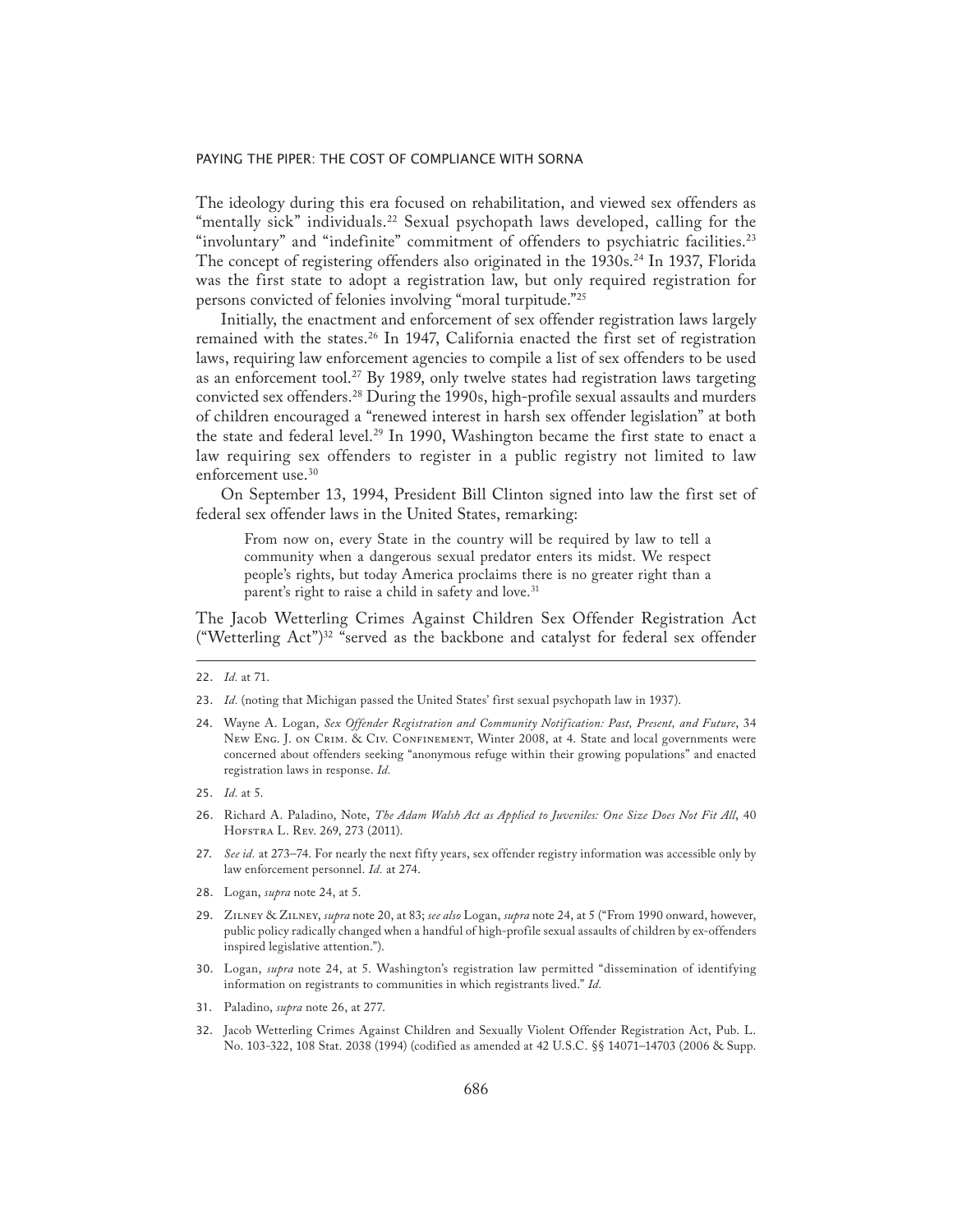registration laws."33 The Wetterling Act, which had the complete bipartisan support of Congress, mandated that all states implement a sex-offender registry<sup>34</sup> and sought to better safeguard the public against sexual predators by requiring sex offenders to register with their state at the completion of their prison, jail, or parole sentences.<sup>35</sup> Although twenty-four states had already enacted sex offender registration laws, Congress sought to impose uniform federal registration standards to prevent offenders from simply relocating to states that did not require registration.<sup>36</sup> The Wetterling Act generally set out the minimum standards for state sex offender registration programs<sup>37</sup> and, by 1996, every state had enacted a form of sex offender registration law.<sup>38</sup>

While allowing for community notification, the Wetterling Act did not require it.39 In July of 1994, shortly before its enactment, the brutal murder of seven-year-old Megan Kanka led New Jersey legislators to "cobble[] together a bill requiring the state to assess sex offenders regarding their dangerousness to the community and to subsequently give notice to the community when that level of dangerousness rose to a serious enough level."40 Two years later, a 1996 amendment, dubbed "Megan's Law,<sup>"41</sup> mandated that every sex offender register for community notification and

- 34. *See id.* at 275.
- 35. *Id.*
- 36. *Id.* at 275–76. Congress could not mandate that the states enact the Wetterling Act, so it "backed its directive with a threat to withhold ten percent of otherwise allocated federal funding if states did not adopt and implement registration and community notification laws." Logan, *supra* note 24, at 5–6.
- 37. *See* U.S. Dep't of Justice, Megan's Law; Final Guidelines for the Jacob Wetterling Crimes Against Children and Sexually Violent Offender Registration Act, as Amended, A.G. Order No. 2196-98 (1998), *available at* http://cl.bna.com/cl/19990120/2196.htm.
- 38. *See* Logan, *supra* note 24, at 6.
- 39. Brittany Enniss, Note, *Quickly Assuaging Public Fear: How the Well-Intended Adam Walsh Act Led to Unintended Consequences*, 2008 Utah L. Rev. 697, 700. "As of 1996, only seventeen states allowed for notification, either via public inspection or direct community notification." Logan, *supra* note 24, at 6.
- 40. Enniss, *supra* note 39; *see also* Logan, *supra* note 24, at 5 ("New Jersey's rapid adoption of registration and notification, in the wake of Megan Kanka's sexual abuse and murder by a convicted sex offender living nearby, fueled national interest in the social control strategies. The laws quickly swept the nation, with legislatures often adopting in verbatim from one another's legislative findings."). I interviewed Dr. Louis Schlesinger, a psychologist who was appointed by the president of the New Jersey Senate and acting governor to serve as a member of a Senate Task Force that rewrote Megan's Law in 2001. Dr. Schlesinger, who is still in contact with Megan Kanka's parents, explained that Maureen Kanka would not have allowed her daughter to walk around her neighborhood freely if she had known that a previously convicted sex offender lived on her street. Telephone Interview with Louis B. Schlesinger, Ph.D., Professor of Forensic Psychology at John Jay Coll. of Criminal Justice (Dec. 5, 2013) [hereinafter Schlesinger Interview]; *see also* Paladino, *supra* note 26, at 276 ("It was believed that had Megan's parents been aware and notified that their neighbor was a sex offender, they would have taken the proper steps necessary to prevent Megan's death."); *Our Mission*, Megan Nicole Kanka Found., http://www. megannicolekankafoundation.org/mission.htm (last visited Apr. 25, 2015).
- 41. Megan's Law, Pub. L. No. 104-145, 110 Stat. 1345 (1996) (amending 42 U.S.C. § 14071(d) (1994)).

III 2010)), *repealed by* Adam Walsh Child Protection and Safety Act of 2006, Pub. L. No. 109-248, 120 Stat. 587 (codified as amended at 42 U.S.C. §§ 16901–16991).

<sup>33.</sup> Paladino, *supra* note 26, at 274–75.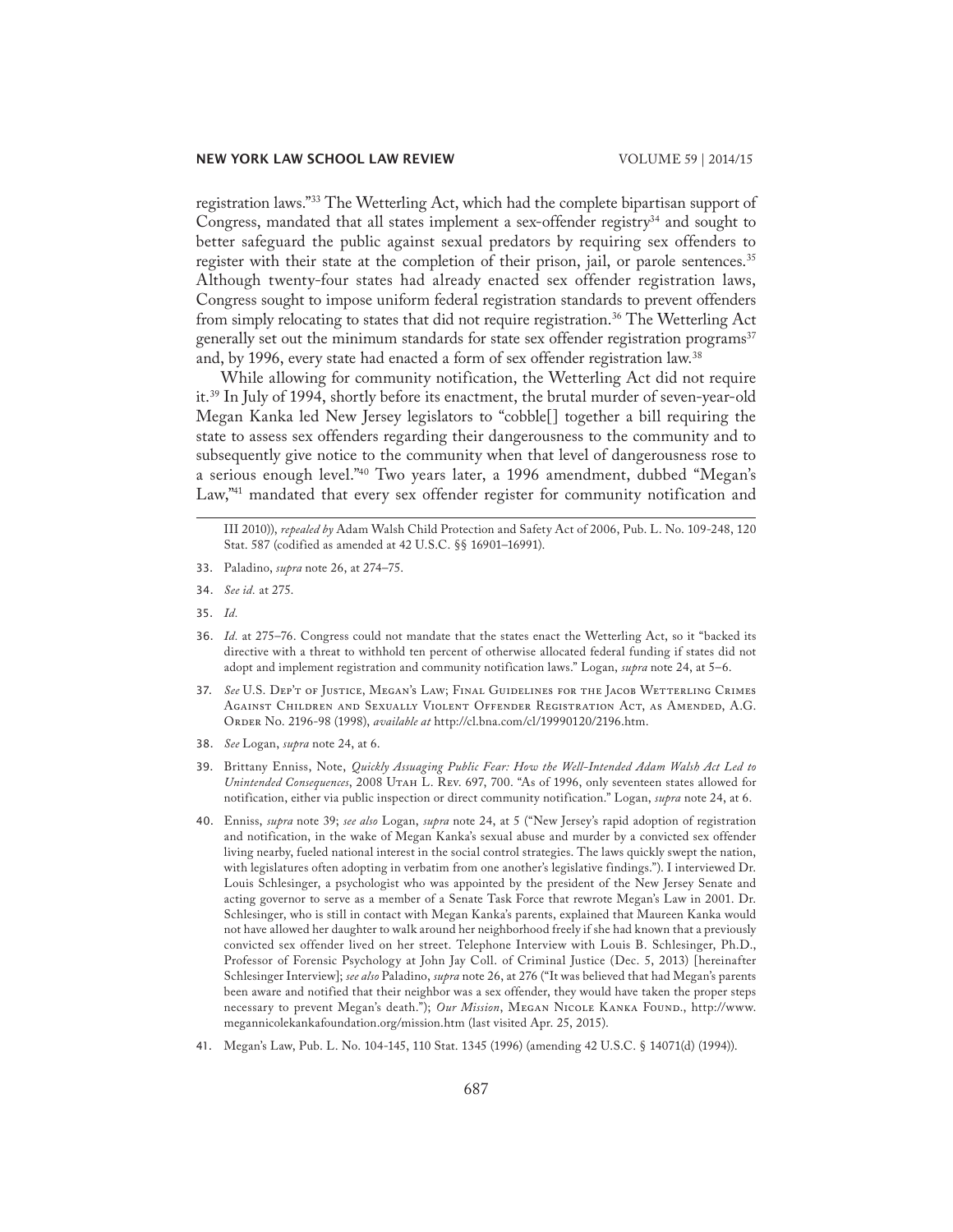"required states to release relevant information to the community" by some method.<sup>42</sup> Although Megan's Law was adopted in some shape or form in all fifty states,<sup>43</sup> the interpretation of what "relevant information" entailed varied from state to state.<sup>44</sup>

Federal law did not impose criminal liability on individuals who violated Megan's Law until July 27, 2006 when the AWA<sup>45</sup> was signed into law by President George W. Bush.46 The AWA, passed in the memory of six-year-old victim Adam Walsh, aimed to establish a comprehensive national registration system "[i]n order to protect the public from sex offenders and offenders against children, and in response to the vicious attacks by violent predators."47 The co-sponsor of the bill's original Senate version, then-Delaware Senator Joseph Biden, stated: "Plain and simple, this legislation, I can say with certainty, will save children's lives."48

SORNA provides a comprehensive set of minimum standards<sup>49</sup> for sex offender<sup>50</sup> registration and notification in the United States,<sup>51</sup> aiming to close potential gaps and loopholes<sup>52</sup> that existed under prior federal law, as well as "strengthen[ing] the nationwide network of sex offender registration and notification programs."53 The underlying goals of SORNA are to "curb recidivism once an initial penalty has been served and to make it easier for law enforcement authorities to track post-conviction offenders."54 Practically, SORNA seeks to realize an effective and comprehensive

- 42. Enniss, *supra* note 39, at 700 (internal quotation marks omitted).
- 43. *See* Franklin E. Zimring, An American Travesty: Legal Responses to Adolescent Sexual Offending 5 (2009).
- 44. *See* Enniss, *supra* note 39.
- 45. Adam Walsh Child Protection and Safety Act of 2006, Pub. L. No. 109-248, 120 Stat. 587 (codified as amended at 42 U.S.C. §§ 16901–16991 (2013)).
- 46. *See* Paladino, *supra* note 26, at 277–78.
- 47. 42 U.S.C. § 16901.
- 48. Paladino, *supra* note 26, at 279.
- 49. SORNA "sets a floor, not a ceiling," for jurisdictions' sex offender registration and notification programs. SORNA GUIDELINES, *supra* note 13, at 6.
- 50. Under the Adam Walsh Child Protection and Safety Act (AWA), a sex offender is defined as any "individual who was convicted of a sex offense." 42 U.S.C. § 16911.
- 51. *See* SORNA GUIDELINES, *supra* note 13, at 3.
- 52. [T]he AWA . . . contains the most ambitious requirements to date. This zenith resulted from congressional concern that state registration and community notification laws were "weak" and fraught with "loopholes," and that their diverse nature created a "patchwork" permitting registrants to evade continued scrutiny, especially as a result of inter-state travel.

Wayne A. Logan, *Criminal Justice Federalism and National Sex Offender Policy*, 6 Ohio St. J. Crim. L. 51, 84 (2008).

- 53. *SORNA*, Office Justice Programs, http://www.smart.gov/sorna.htm (last visited Apr. 25, 2015) [hereinafter *SORNA*].
- 54. Jacob Frumkin, Note & Comment, *Perennial Punishment? Why the Sex Offender Registration and Notification Act Needs Reconsideration*, 17 J.L. & Pol'y 313, 314 (2008).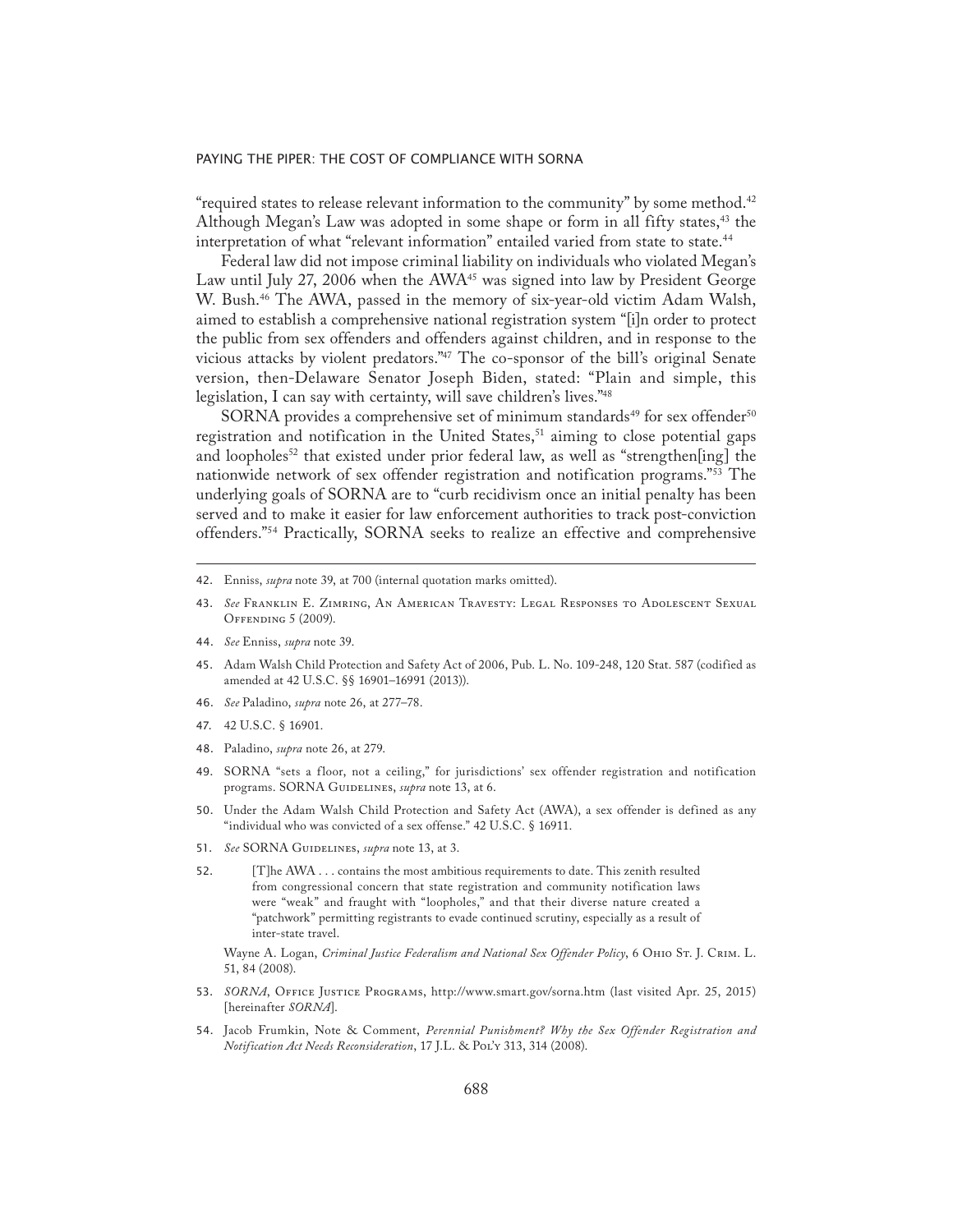national system of sex offender registration through the cooperative effort of each of the fifty states, the District of Columbia, the U.S. territories, and Indian tribal governments.<sup>55</sup>

SORNA creates a national registry by mandating that each jurisdiction<sup>56</sup> maintain a jurisdiction-wide sex offender registry. It outlines the registry requirements, establishes three tiers of sex offenders that are subject to these requirements, $57$  and instructs the U.S. attorney general to issue specific guidelines and regulations on how to implement it.58 SORNA also creates the Office of Sex Offender Sentencing, Monitoring, Apprehending, Registering, and Tracking ("SMART Office"), which administers the registration and notification standards and assists jurisdictions with their implementation.59

A sex offender must register in the jurisdiction in which the offender was convicted, resides, is employed, and attends school.<sup>60</sup> The offender must keep current his or her registration information and is given only three business days to update a change of name, residence, employment, or student status.<sup>61</sup> Additionally, each offender must provide personal information to the National Sex Offender Registry, including: the offender's name, Social Security number, address, name and address of employer, school name and location, license plate number and vehicle description, as well as any additional information required by the attorney general. $62$  The information is retained in a national database at the Federal Bureau of Investigation, and the public can access this information via the "Dru Sjodin National Sex Offender Public Website."63

- 55. See SORNA GUIDELINES, *supra* note 13, at 5. SORNA "[e]xtends the jurisdictions in which registration is required beyond the 50 states, the District of Columbia, and the principal U.S. territories, to include also federally recognized Indian tribes." *SORNA*, *supra* note 53.
- 56. For purposes of sex offender registration and notification, and thus the discussion in this note, "jurisdiction" refers to each of the fifty states, the District of Columbia, and the five principal U.S. territories and federally recognized Indian tribes that elect to function as registration jurisdictions. *See SORNA*, *supra* note 53; *see also* 42 U.S.C. § 16911 (2013).
- 57. *See id.* § 16911(2)–(4). For more information on the three-tiered system and how each tier is defined, see *infra* note 140. The main effects of SORNA include the incorporation of "a more comprehensive group of sex offenders and sex offenses for which registration is required," as well as "more extensive registration information" available to the public. *SORNA*, *supra* note 53. SORNA also requires sex offenders to make periodic in-person appearances and increases the required minimum duration of registration. *Id.*
- 58. Paladino, *supra* note 26, at 279. The U.S. Department of Justice released tentative guidelines on May 17, 2007. *See Summary of Final National Guidelines for Sex Offender Registration and Notification for Implementation of SORNA*, NAT'L CONF. ST. LEGISLATURES (Jan. 2009), http://www.ncsl.org/research/ civil-and-criminal-justice/summary-of-final-national-guidelines-sorna.aspx. Final guidelines were subsequently released in July 2008. *See id.*
- 59. *See* SORNA GUIDELINES, *supra* note 13, at 3.
- 60. 42 U.S.C. § 16913(a).
- 61. *Id.* § 16913(c).
- 62. *Id.* § 16914(a)(1)–(7).
- 63. Paladino, *supra* note 26, at 280. The National Sex Offender registry provides "a physical description of the sex offender, the criminal offense that the sex offender is registered for, the criminal history of the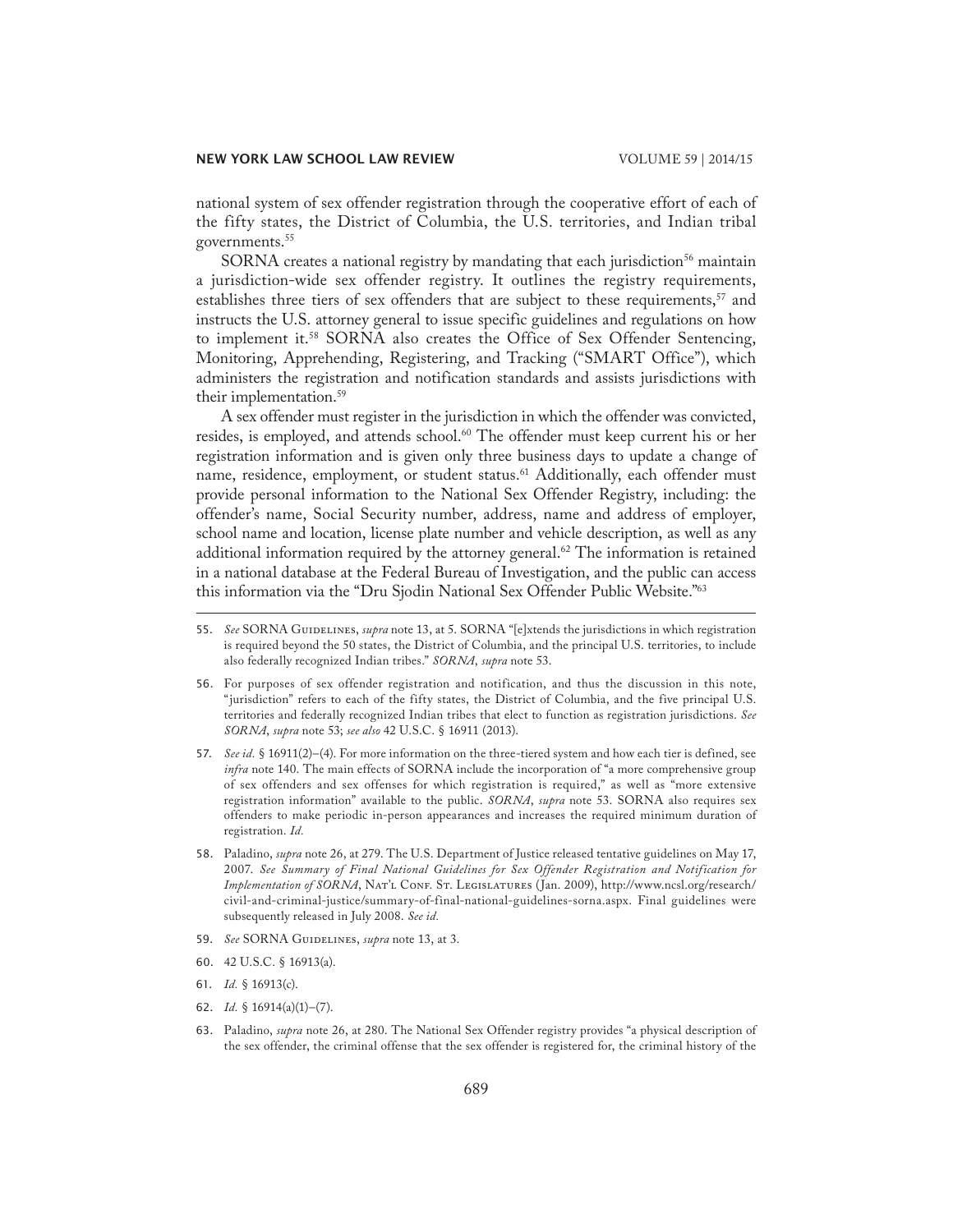The AWA directs states to impose criminal penalties on an offender who fails to comply with the registry requirements.<sup>64</sup> Additionally, state-convicted sex offenders who knowingly fail to properly register may be subject to prosecution under a new federal statute that subjects them to fines and up to ten years imprisonment.<sup>65</sup> Thus, failing to register can potentially cause an offender to be sentenced for a longer prison term than that imposed for the initial sex crime itself.<sup>66</sup> SORNA also mandates a community notification program, which requires the appropriate official in the jurisdiction to notify the U.S. attorney general, law enforcement agencies, schools, and public housing agencies in the state(s) in which the offender is registered. $67$ 

Behind SORNA and virtually every piece of U.S. sex offender legislation is a compelling political backstory.<sup>68</sup>

Citizens cannot understand a sex attack on a child, and this incomprehensibly fuels reactions of fear. . . . The attack and investigation become front-page news . . . describing the failure of the justice system to protect vulnerable persons, which fuels a strong public reaction. . . . Government officials then feel compelled to act.<sup>69</sup>

sex offender $[, ] \ldots$  a current photograph of the offender, [a] DNA sample of the sex offender, and fingerprints of the sex offender." *Id.*

64. 42 U.S.C. § 16913(e) ("Each jurisdiction, other than a Federally recognized Indian tribe, shall provide a criminal penalty that includes a maximum term of imprisonment that is greater than 1 year for the failure of a sex offender to comply with the requirements of this subchapter."). To be considered compliant with SORNA, a jurisdiction must meet this requirement. See U.S. DEP'T OF JUSTICE, SEX OFFENDER Registration and Notification Act: Substantial Implementation Checklist 24 [hereinafter SORNA CHECKLIST], *available at* http://www.smart.gov/FillableChecklistwSuppGuidelines.doc. However, states that have not yet substantially implemented SORNA may nonetheless have penalties within their own existing systems that meet the federal standard. For example, the New York Sex Offender Registration Act provides:

Any sex offender required to register or to verify pursuant to the provisions of this article who fails to register or verify in the manner and within the time periods provided for in this article shall be guilty of a class E felony upon conviction for the first offense, and upon conviction for a second or subsequent offense shall be guilty of a class D felony.

N.Y. CORRECT. LAW § 168-t (McKinney 2007). For more on SORNA's "substantial implementation" standard, see discussion *infra* Part III.

- 65. 18 U.S.C. § 2250(a) (2013). If such sex offender had also committed a violent crime under federal law, he or she may face up to thirty years imprisonment, separate from the ten-year maximum imprisonment provided under subsection (a). *See id.* § 2250(c)(1)–(2); *see also* Frumkin, *supra* note 54, at 317 ("[P]rosecutions based on violations of SORNA's criminal provision have been challenged vigorously in federal district courts.").
- 66. Frumkin, *supra* note 54, at 318.
- 67. Paladino, *supra* note 26, at 280. The official must also notify "any organization, company, or individual who requests notification." *Id.*
- 68. *See, e.g.*, Weiser, *supra* note 5. Governor Pataki also testified about the June 2005 murder of a woman in the parking garage of the Galleria mall in White Plains, New York, at the hands of a recently paroled sex offender. *Id.*; *see also* Bailey v. Pataki, 708 F.3d 391, 393 (2d Cir. 2013).
- 69. Zilney & Zilney, *supra* note 20, at 83–84 (alterations in original) (quoting Roxanne Lieb et al*.*, *Sexual*  Predators and Social Policy, 23 CRIME & JUSTICE, 1998, at 43, 59).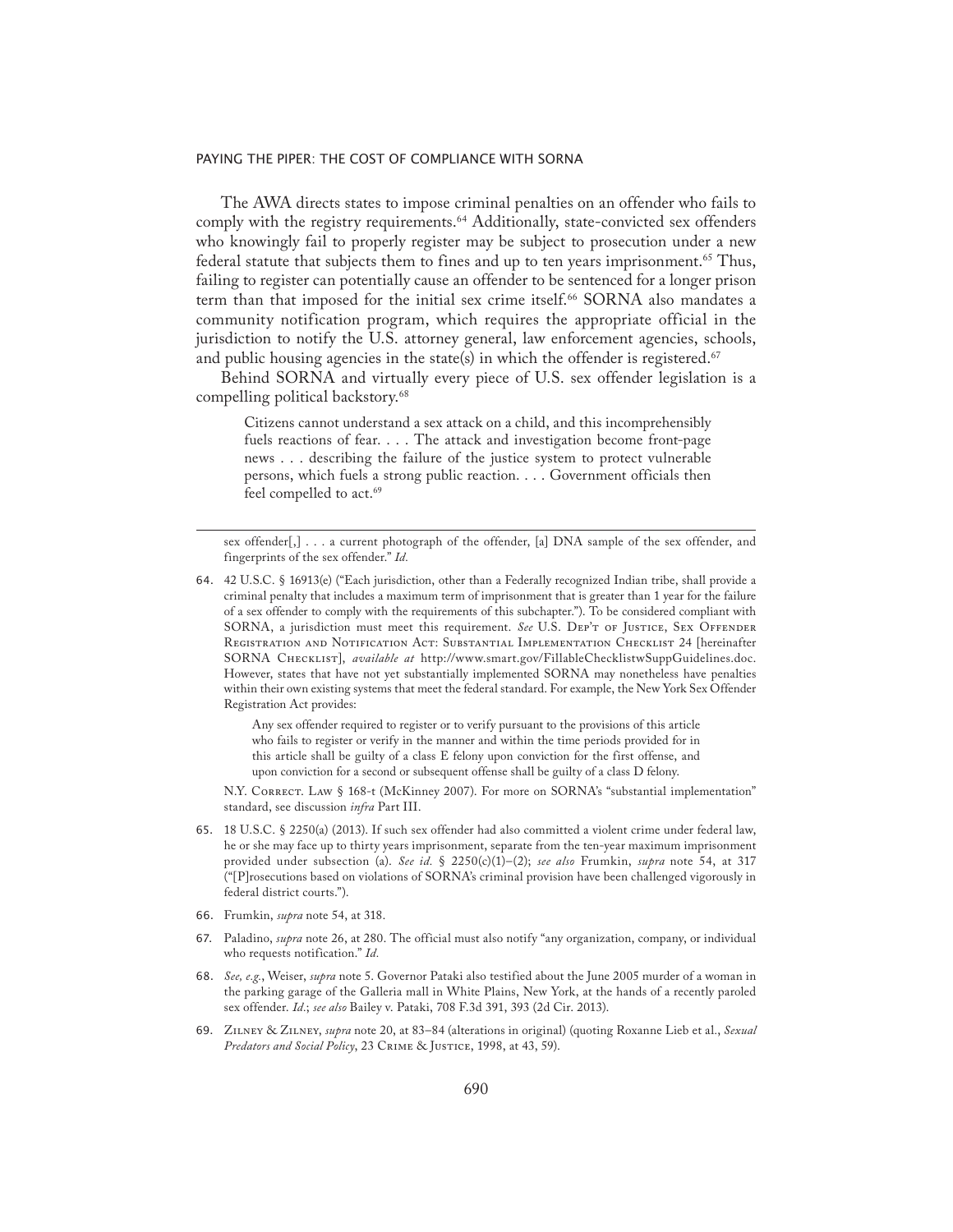Since the mid-1970s, anxiety over child sexual abuse has continued to mount to the point where Americans now "live in a culture of child abuse."70

Due to this upsurge of "moral panic,"71 many have argued that sex offender laws have been passed rather hurriedly and, at times, rely insufficiently on empirical evidence.72 Still, these laws easily garnered the overwhelming support of the public, comprised of citizens who, understandably, hope to protect society's women and children from sex crimes.73 Due to an increased and intense media coverage of sex crimes, "the public came to believe there was an epidemic of sexual offending," and thus associated sexual offenses with violence and murder.<sup>74</sup> In the 1990s, the public developed a "renewed awareness and hatred for sex offenders,"75 evidenced by enactment of extensive new protections targeting pedophiles who prey on children over the Internet.76

- 71. Zilney & Zilney, *supra* note 20, at 68–69 (2009) ("Using the language of 'moral panic' to discuss societal responses to sexual offenses is not meant to minimize the consequences to those victimized by such offenses. It is instead meant to denote the exaggerated and misdirected nature of societal fear and as a response the misdirected policies that have been created that do not serve to effectively prevent sexual violence.").
- 72. *Id.* at 83 ("The reality is that sex offenders are a great political target, but that doesn't mean any law under the sun is appropriate." (internal quotation marks omitted) (quoting *Illinois Measure Would Move Some from Sex Offender List*, Associated Press, June 24, 2006)). Even Dr. Schlesinger, a member of the 2001 Senate Task Force that rewrote Megan's Law in New Jersey, called the legislation a "feel good law." Schlesinger Interview, *supra* note 40. He further commented, "No one really knows if it works or not." *Id.*
- 73. *See* Zilney & Zilney, *supra* note 20, at 84; *see also* Joel Best, Damned Lies and Statistics: Untangling Numbers from the Media, Politicians, and Activists 7 (rev. ed. 2012) (arguing that much of the general public accepts at face value the statistics presented in the media even though statistics are "products of our social arrangements"); Robin Morse, Note, *Federalism Challenges to the Adam Walsh Act*, 89 B.U. L. Rev. 1753, 1793 (2009) ("Crimes of sexual violence, particularly against children, justifiably provoke extreme public rage.").
- 74. Zilney & Zilney, *supra* note 20, at 68.
- 75. Amanda Moghaddam, Comment, *Popular Politics and Unintended Consequences: The Punitive Effect of Sex Offender Residency Statutes from an Empirical Perspective*, 40 Sw. L. Rev. 223, 226 (2010).
- 76. *See* Adler, *supra* note 70, at 227. In 1996, Congress passed the Communications Decency Act (CDA), followed by the Protection of Children from Sexual Predators Act in 1998. Pub. L. No. 104-104, tit. V, 110 Stat. 56, 133–43 (1996), *invalidated by* Reno v. ACLU, 521 U.S. 844, 881 (1997) (striking down the CDA on First Amendment grounds); Pub. L. No. 105-314, tit. I, 112 Stat. 2974 (1998). In October 2014, twenty-five years after he was abducted, a new campaign was launched to find Jacob Wetterling, the namesake of the Wetterling Act, supporting the belief that child sexual abuse has steadily "become the master narrative of our culture[,] . . . eclips[ing] all other crimes." Adler, *supra* note 70, at 227 ("[Child sexual abuse] is, we repeatedly hear, 'worse than murder.' We view it as a root cause." (footnotes omitted)); *see also New Effort to Be Launched to Find Jacob Wetterling*, CBS Minn. (Oct. 11, 2014, 8:15 AM), http://minnesota.cbslocal.com/2014/10/11/new-effort-to-be-launched-to-find-jacob-wetterling/.

<sup>70.</sup> Amy Adler, *The Perverse Law of Child Pornography*, 101 Colum. L. Rev. 209, 223 (2001) (internal quotation marks omitted).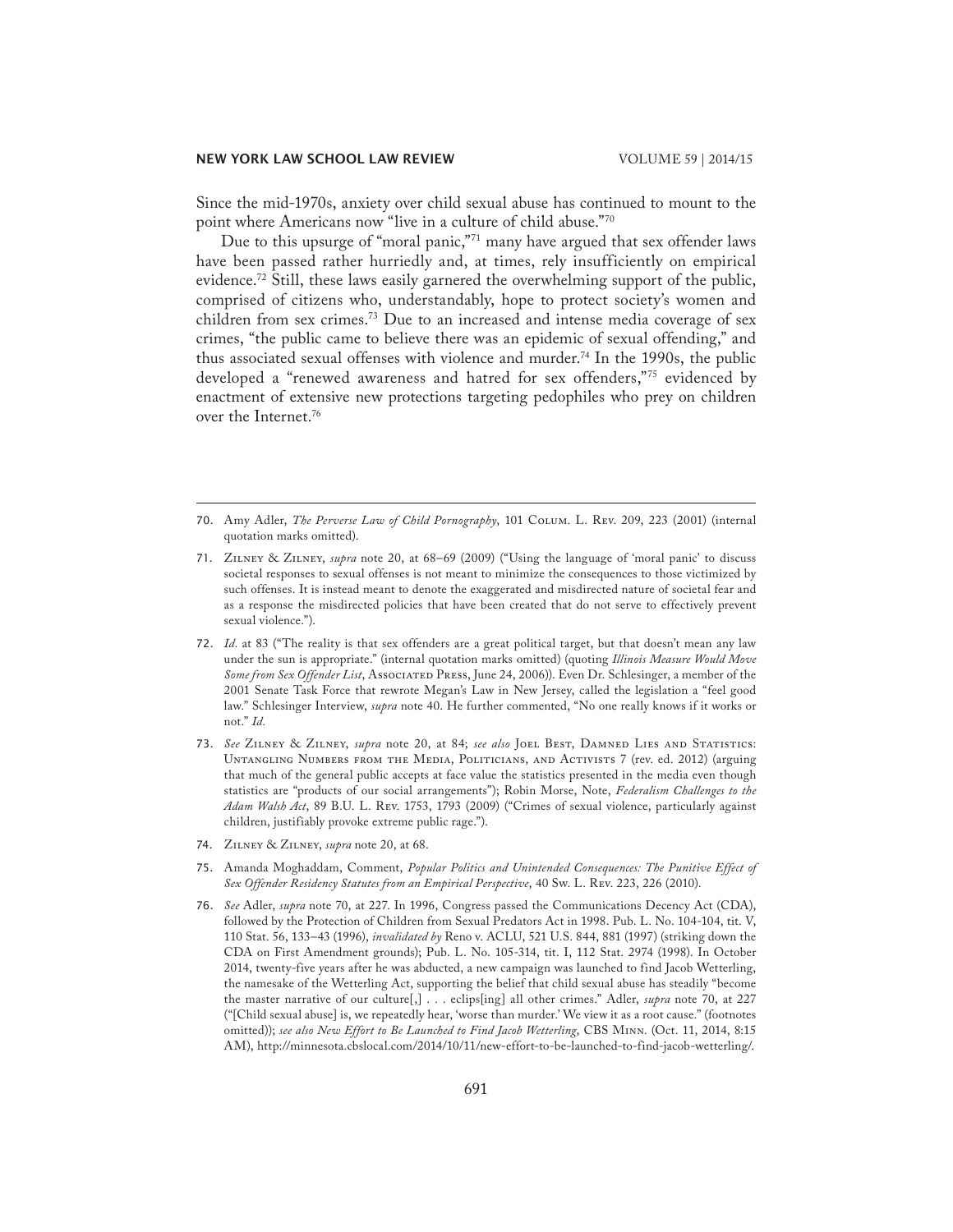# III. THE PROBLEM OF STATE COMPLIANCE WITH SORNA

As indicated in Part II, the public's moral panic over sex crimes has led to quite a bit of legislative movement.<sup>77</sup> Elected officials are "eager to respond to the national cry for stricter laws and penalties,"78 and legislators have largely acted upon these urges.<sup>79</sup> Yet, while calls for sex offender legislation are "politically popular,"<sup>80</sup> the laws resulting from the political and media frenzy are not always tailored to achieve effective results.81 This disconnect is exemplified when examining state compliance with SORNA.

The chief objective of SORNA is to establish a comprehensive national system for the registration of sex offenders.82 More uniform state laws and a centralized national database would enable law enforcement to more efficiently and thoroughly share information, preventing sex offenders from "slip[ping] through the cracks."83 These uniform registration standards are "critical to sew together the patch-work quilt of 50 different State attempts to identify and keep track of sex offenders."<sup>84</sup> In a federal system like the United States, sex offender registration would prove futile if:

[R]egistered sex offenders could simply disappear from the purview of the registration authorities by moving from one jurisdiction to another, or if registration and notification requirements could be evaded by moving from a jurisdiction with an effective program to a nearby jurisdiction that required little or nothing in terms of registration and notification.<sup>85</sup>

The foundation of the system's success relies on full participation and uniformity in essence, even if only one state or jurisdiction opts out of SORNA, the federal registry would fail.

Thus, states were given a final implementation deadline of July 27, 2011.86 States that did not meet the substantial implementation requirement risked losing ten

79. *See* Moghaddam, *supra* note 75, at 226–27.

- 82. *See* discussion *supra* Part II.
- 83. Grinberg, *supra* note 18.
- 84. Logan, *supra* note 52, at 75 (quoting bill co-sponsor Senator Orrin Hatch). Another co-sponsor, then-Senator Joseph Biden, also stated: "[t]his is about uniting 50 States in common purpose and in league with one another to prevent these lowlifes from slipping through the cracks." *Id.* (alteration in original).
- 85. SORNA GUIDELINES, *supra* note 13, at 4. In their testimonies at the *Bailey* trial, former sex offenders Warren and Massei highlighted the disparities among state registration requirements. *See supra* notes 8–9 and accompanying text.
- 86. See Adam Walsh Child Protection and Safety Act, NAT'L CONF. ST. LEGISLATURES (May 7, 2014), http:// www.ncsl.org/research/civil-and-criminal-justice/adam-walsh-child-protection-and-safety-act.aspx. Under the AWA, states were required to substantially implement SORNA "within three years of the date of enactment, July 25, 2006, or within one year of the development of registry/website software

<sup>77.</sup> *See* Zilney & Zilney, *supra* note 20, at 83–98.

<sup>78.</sup> Catherine L. Carpenter, *Legislative Epidemics: A Cautionary Tale of Criminal Laws That Have Swept the Country*, 58 BUFF. L. REV. 1, 40 (2010).

<sup>80.</sup> *Id.* at 233.

<sup>81.</sup> *Id.* at 245 ("[T]hese laws are the embodiment of popular politics triumphing over rational laws . . . .").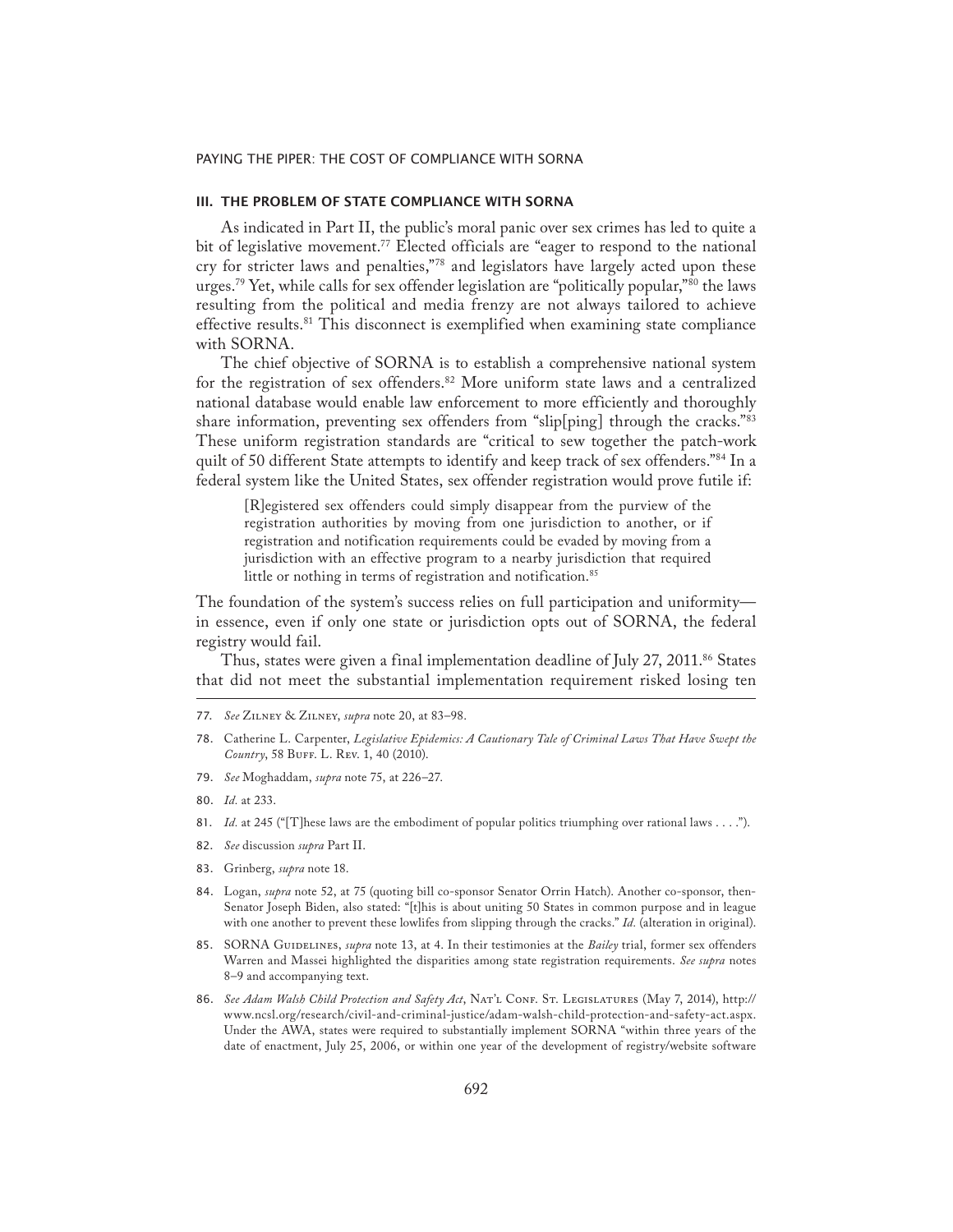percent of their Edward Byrne Memorial Justice Assistance Grant<sup>87</sup> provided by Title I of the Omnibus Crime Control and Safe Streets Act of 1968,<sup>88</sup> which allows state and local governments to finance a broad range of law enforcement activities, such as crime control and prevention and criminal justice reform.<sup>89</sup>

The SMART Office<sup>90</sup> is responsible for determining, on a case-by-case basis, whether a jurisdiction has substantially implemented SORNA's baseline requirements.91 Under the National Guidelines for Sex Offender Registration and Notification ("Guidelines") provided by the attorney general, a jurisdiction achieves "substantial implementation" of SORNA's requirements by adopting those specific measures which the Guidelines identify.<sup>92</sup> Because these measures represent the baseline for sex offender registration and notification requirements, jurisdictions

- 87. Initial allocations of the Byrne law enforcement assistance grants are determined based on population and violent crime rates, with adjustments made to ensure necessary funding for each state, territory, and the District of Columbia. Byrne JAG Grant Reductions Under SORNA, OFFICE JUSTICE PROGRAMS, http://www.smart.gov/byrneJAG\_grant\_reductions.htm (last visited Apr. 25, 2015).
- 88. *See Sex Offender Law: Down to the Wire*, Nat'l Conf. St. Legislatures (June 2011), http://www.ncsl. org/research/civil-and-criminal-justice/sex-offender-law-down-to-the-wire.aspx; *see also* Memorandum from David Niss, Staff Attorney to Members of the Law & Justice Interim Comm. for the 62nd Mont. Legislature 1 (Jan. 30, 2012) [hereinafter Niss Memorandum], *available at* http://leg.mt.gov/content/ Committees/Interim/2011-2012/Law-and-Justice/Meeting-Documents/Feb-2012/Legal%20 Memo%20SORNA.pdf. Funding withheld from jurisdictions on account of noncompliance would be reallocated either to compliant jurisdictions or to the noncompliant jurisdictions to be used solely for SORNA implementation efforts. SORNA GUIDELINES, *supra* note 13, at 9.
- 89. See 42 U.S.C. § 3756 (2013); see also Recovery Act: Frequently Asked Questions, OFFICE JUSTICE PROGRAMS, http://www.ojp.usdoj.gov/recovery/FAQ \_Overview.htm (last visited Apr. 25, 2015).
- 90. The official web site of the SMART Office lists eleven staff members, headed by Luis C.deBaca. *About*  SMART, OFFICE JUSTICE PROGRAMS, http://ojp.gov/smart/about.htm (last visited Apr. 25, 2015). C.deBaca was appointed by President Barack Obama in November 2014 as the Director of the Justice Department's SMART Office. *See Luis C.deBaca, Director*, Office Justice Programs, http://ojp.gov/ smart/bio\_debaca.htm (last visited Apr. 25, 2015).
- 91. See SORNA GUIDELINES, *supra* note 13, at 9, 11. A jurisdiction is "encouraged to submit information to the SMART Office concerning existing and proposed sex offender registration and notification provisions with as much lead time as possible, so the SMART Office can . . . work with the submitting jurisdictions to overcome any shortfalls or problems." *Id.* at 9–10.
- 92. *Id.* at 10.

provided by the U.S. Attorney General, whichever is later." Enniss, *supra* note 39, at 705–06. However, the attorney general could "provide up to two one-year extensions of this deadline." SORNA Guidelines, *supra* note 13, at 9. In 2010, the SMART Office released the Sex Offender Registry Tool (SORT), a sex offender management application provided to states at no cost to assist in SORNA implementation. See Reauthorization of the Adam Walsh Act, SMART WATCH (Spring 2011), http://ojp. gov/smart/smartwatch/11\_spring/pfv.html ("SORT makes the registry setup and maintenance process as efficient and effective as possible."). The U.S. Department of Justice also developed the SORNA Exchange Portal, a tool providing sex offender registration personnel an Internet-based community that is designed to facilitate the sharing of information about sex offenders relocating between jurisdictions. *See id.* For more information on SORNA software, see *SORNA Tools*, Office Justice Programs, http://ojp.gov/smart/sorna\_tools.htm (last visited Apr. 25, 2015).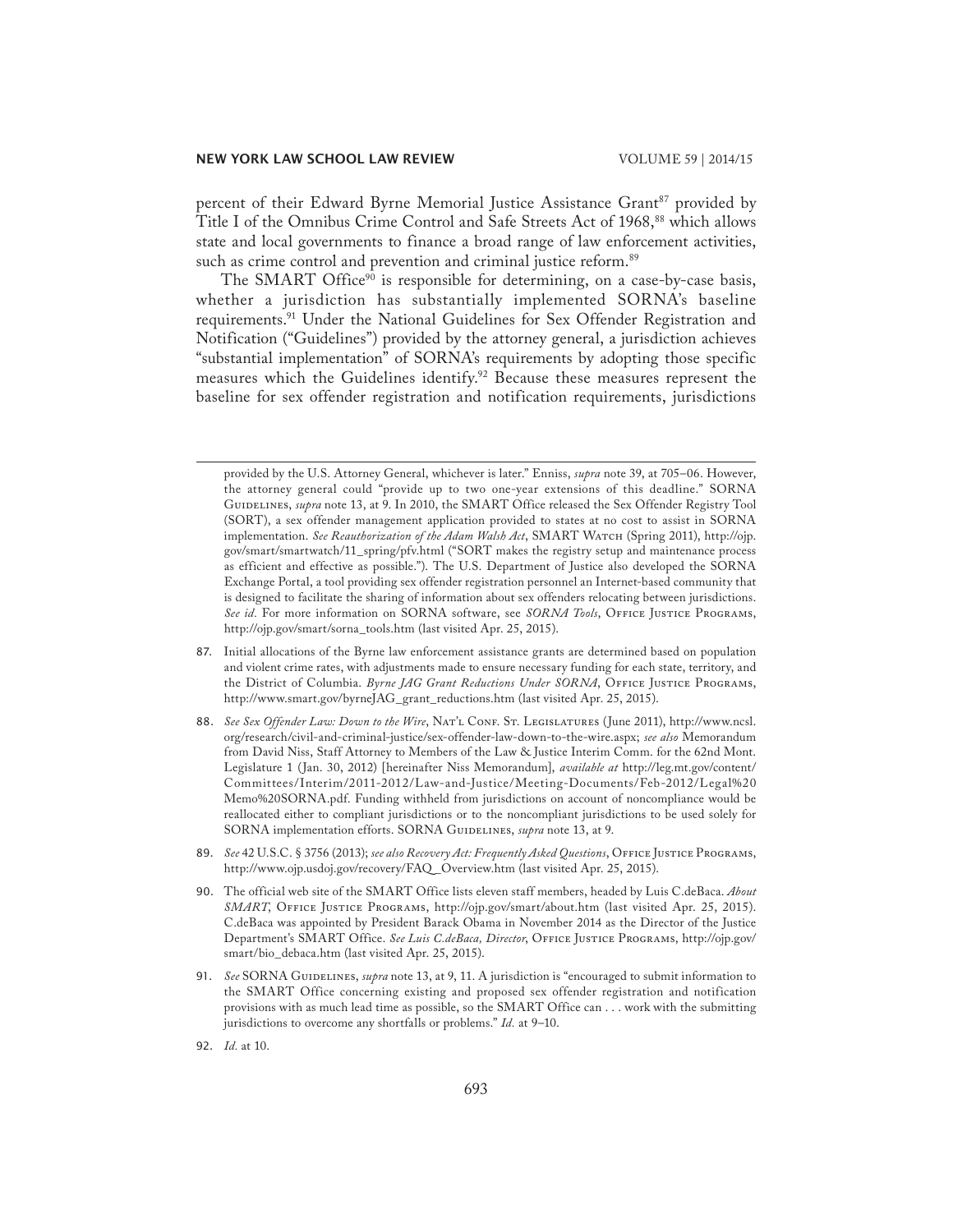with stricter laws need not amend their laws to coincide with the requirements enumerated in the Guidelines.<sup>93</sup>

In assessing compliance, the SMART Office considers the totality of a jurisdiction's rules governing the operation of its registration and notification program, including statutes and administrative policies and procedures.<sup>94</sup> However, the Guidelines stipulate that a jurisdiction's program cannot qualify as substantially implementing the SORNA requirements if it "substitute[s] some basically different approach to sex offender registration and notification that does not incorporate SORNA's baseline requirements."95 Additionally, the substantial implementation standard is not met by programs that "dispense wholesale" with SORNA's main requirements.96 The U.S. Department of Justice has made available a twenty-twopage checklist as a tool to guide jurisdictions in achieving substantial implementation.<sup>97</sup> In order for a SMART Office policy advisor to determine whether a jurisdiction has complied with SORNA, this checklist must be submitted to the SMART Office for review as part of a "complete substantial implementation package."98

Effectively, states only have three viable options in deciding how to respond to SORNA's directive: "(1) don't comply; (2) substantially comply; or (3) challenge the Act's constitutionality and make reasonable changes."99 The SMART Office acknowledges that state compliance has been an "uphill battle";<sup>100</sup> in its most recent

- 94. See SORNA GUIDELINES, *supra* note 13, at 9.
- 95. *Id.* at 10. For example, a risk assessment approach that broadly authorizes the waiver or limitation of registration or notification requirements on the basis of factors that SORNA does not recognize would not be approved as substantially implementing SORNA. *Id.*
- 96. *Id.* Listed examples include: "adopting general standards that do not require registration for offenses included in SORNA's offense coverage provisions, [] set[ting] regular reporting periods for changes in registration information that are longer than those specified in SORNA, [and] prescrib[ing] less frequent appearances for verification or shorter registration periods than SORNA requires." *Id.*
- 97. *See* SORNA Checklist, *supra* note 64. While encouraging jurisdictions to utilize the checklist, the SMART Office has also advised that the checklist is not exhaustive, and jurisdictions should therefore "work closely with their assigned policy advisors throughout the implementation process to ensure that all the necessary issues for substantial implementation are addressed." Resources: SORNA Checklist, OFFICE Justice Programs, http://ojp.gov/smart/smartwatch/10\_winter/checklist.html (last visited Apr. 25, 2015).
- 98. Submitting Substantial Implementation Materials to the SMART Office, OFFICE JUSTICE PROGRAMS, http://ojp.gov/smart/sorna\_tools\_materials.htm (last visited Apr. 25, 2015).
- 99. Enniss, *supra* note 39, at 714. SORNA contains special provisions for cases in which the jurisdiction's highest court has held that the state constitution conflicts with SORNA requirements. *See* 42 U.S.C. § 16925(b) (2013). In fact, Congress expressly provided that a state need not adopt any AWA requirement that is declared unconstitutional by the state's highest court. *Id.* § 16925(b)(1). In such cases, the SMART Office will work with the jurisdiction to resolve the problem. *Id.* § 16925(b)(2). If the problem cannot be overcome, the SMART Office may approve of reasonable alternative measures consistent with the purposes of SORNA. *Id.* § 16925(b)(3); *see also* SORNA GUIDELINES, *supra* note 13, at 11.
- 100. Grinberg, *supra* note 18.

<sup>93.</sup> *See SMART General FAQs*, Office Justice Programs, http://ojp.gov/smart/faq\_general.htm (last visited Apr. 25, 2015). There is one exception to this rule: SORNA requires that "victim identity, registrant Social Security Number, registrants' arrests not resulting in conviction, and passport and immigration information [] be excluded from publicly accessible state sex offender web sites." *Id.*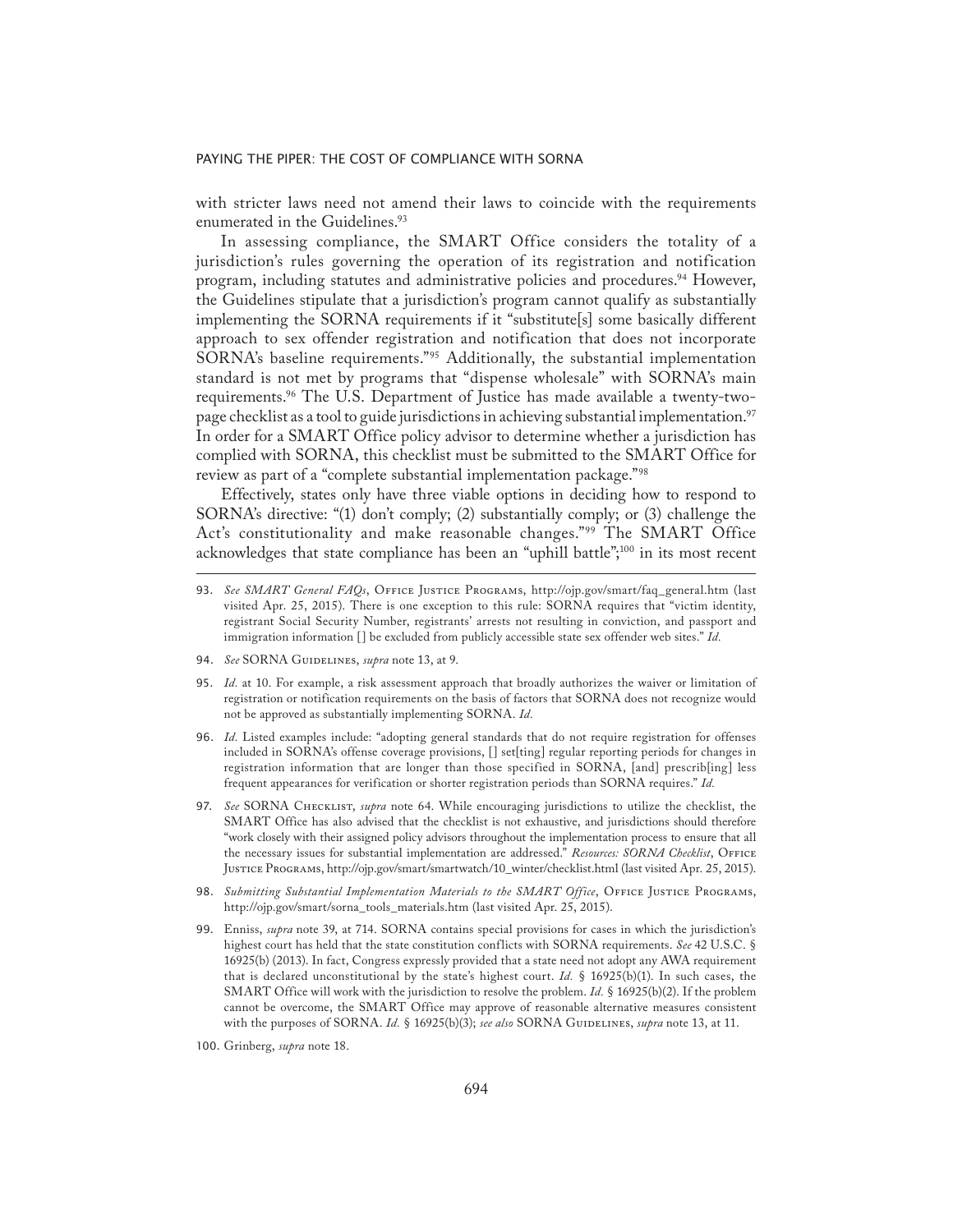update, only seventeen states, three territories, and eighty tribes were found to have substantially implemented SORNA's requirements.<sup>101</sup>

States have created working groups or committees to weigh the various policy considerations in their approaches to implementing SORNA.102 Although the reasons for state noncompliance stem from both economic and substantive concerns,<sup>103</sup> many of the working groups have focused mainly on the fiscal costs and benefits in their analysis of whether to implement SORNA.104 At least seven states have explicitly expressed apprehension over the fiscal difficulties of implementing SORNA.105 The financial cost-benefit justification for noncompliance seems especially reasonable, as states do not want the reputation of being either "soft on crime" or safe havens for sex offenders seeking to avoid registration requirements.<sup>106</sup>

In attempting to comply with SORNA, states expect to incur significant costs in various areas, including: additional personnel; new software installation and maintenance; additional jail and prison space; increased court and administrative needs; law enforcement, including the need to verify information at more frequent intervals; and legislative costs associated with adopting and crafting state laws.<sup>107</sup>

- 101. *See SORNA Substantial Implementation Update*, SMART Watch (Summer 2014), http://www.smart.gov/ smartwatch/14\_summer/news-1.html. July 27, 2010 was the implementation deadline for the comprehensive national system for the registration of sex offenders. *Cost-Benefit Analyses of SORNA*  Implementation, NAT'L CONF. ST. LEGISLATURES (Jan. 2010), http://www.ncsl.org/research/civil-andcriminal-justice/cost-benefit-analyses-of-sorna-implementation.aspx. The SMART Office identified the following states as having met the compliance deadline: Alabama, Colorado, Delaware, Florida, Kansas, Louisiana, Maryland, Michigan, Mississippi, Missouri, Nevada, Ohio, Pennsylvania, South Carolina, South Dakota, Tennessee, and Wyoming. *Jurisdictions That Have Substantially Implemented SORNA*, Office Justice Programs, http://ojp.gov/smart/newsroom\_jurisdictions\_sorna.htm (last visited Apr. 25, 2015). Additionally, the U.S. territory of Guam, the Commonwealth of the Northern Mariana Islands, and the U.S. Virgin Islands were found to be in compliance with SORNA. *Id.*
- 102. *See Cost-Benefit Analyses of SORNA Implementation*, *supra* note 101; *see also Sex Offender Law: Down to the Wire*, *supra* note 88 ("At a hearing . . . of the House Subcommittee on Crime, Terrorism, and Homeland Security to review the Adam Walsh Act, of which SORNA is a part, Chair James Sensenbrenner, a key backer of SORNA, expressed his displeasure with the vast majority of states that have not complied with the law so far.").
- 103. In a 2009 survey, common substantive concerns reported by the states were: technological modifications, constitutional challenges, difficulties with implementation of juvenile requirements, and various legislative obstacles, including uncertainty over approval of implementing legislation. *See* The Nat'l Consortium for Justice Info. & Statistics, SEARCH Survey on State Compliance with the Sex Offender REGISTRATION AND NOTIFICATION ACT (SORNA) 3-9 (Apr. 2009) [hereinafter Survey on COMPLIANCE with SORNA], *available at* http://www.search.org/files/pdf/SORNA-StateComplianceSurvey2009.pdf.
- 104. *See Cost-Benefit Analyses of SORNA Implementation*, *supra* note 101.
- 105. *See* Survey on Compliance with SORNA, *supra* note 103, at 2. States that identified cost or lack of funding as a main barrier to SORNA compliance include: California, Colorado, Florida, Georgia, Maine, Oregon, and West Virginia. *See id.* 3–9*.*
- 106. Enniss, *supra* note 39, at 714 ("[I]t would be political suicide to not comply with the Adam Walsh Act.").
- 107. *See What Will It Cost to Comply with the Sex Offender Registration and Notification Act?*, Justice Pol'y Inst., http://www.justicepolicy.org/images/upload/08-08\_FAC\_SORNACosts\_JJ.pdf (last visited Apr. 25, 2015).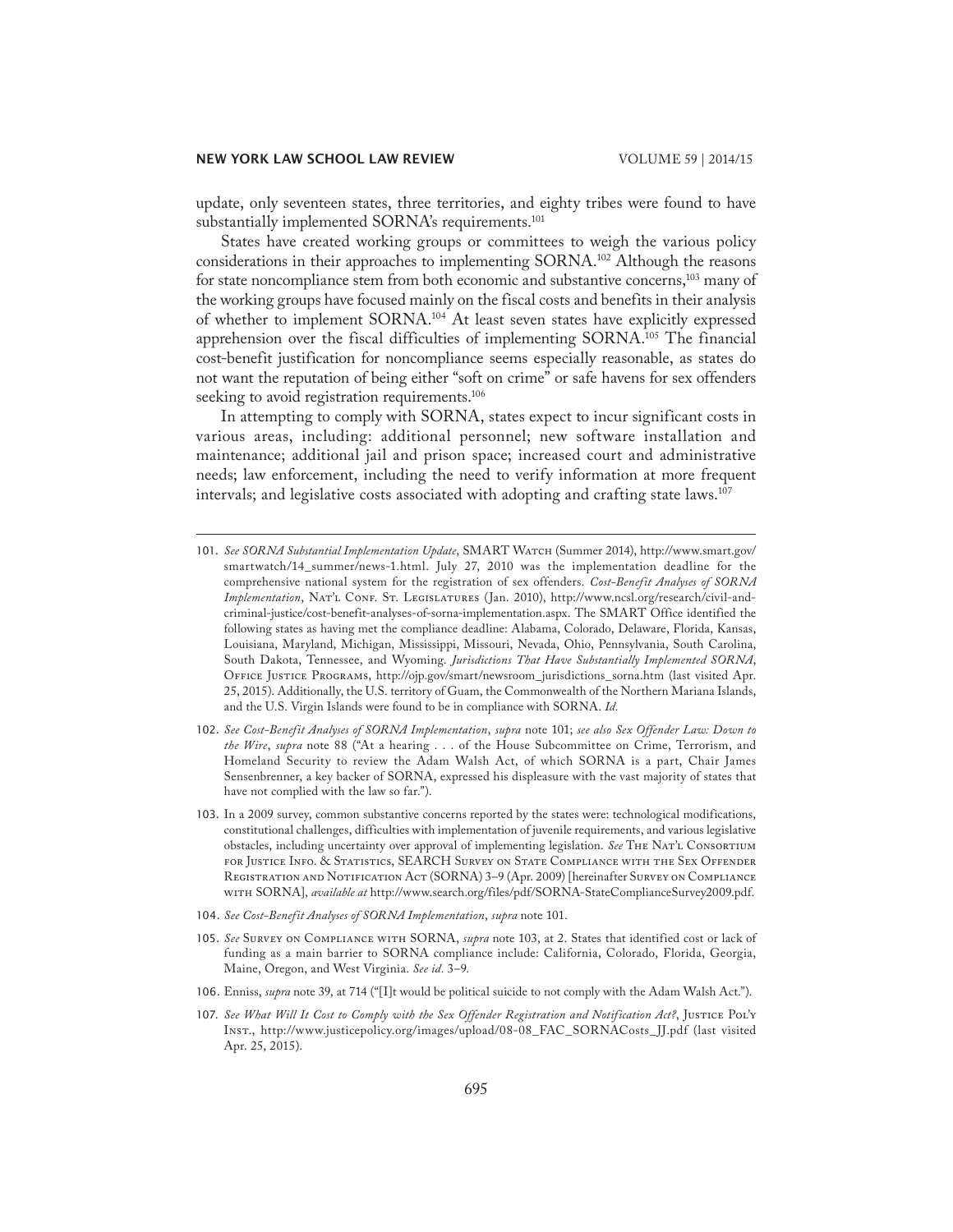Notably, in every state, the first year costs of SORNA implementation outweigh the cost of losing ten percent of the state's Byrne funding.<sup>108</sup> In California, the Sex Offender Management Board recommended that the state legislature, governor, and citizens elect not to comply with the AWA, emphasizing the "substantial" and "un-reimbursed" costs associated with the law.109 A study by the Texas Senate Criminal Justice Committee also found that losing ten percent of federal justice funding was an inadequate incentive to comply with  $SORMA<sub>110</sub>$  estimating that "it would cost \$38.7 million to comply, but the state would lose only about \$1.4 million in Byrne funds if it refused."111

Additionally, the SORNA program itself is underfunded, and Congress has failed to allocate consistent funding to underwrite the significant compliance costs incurred by state and local governments,<sup>112</sup> giving a mere \$39 million to forty-three states in 2011.<sup>113</sup> State leaders frequently refer to SORNA as an "unfunded mandate" and describe a "disturbing disconnect" in withholding funds that support services to help states meet the federal requirements.<sup>114</sup> Further, any grants that local law enforcement receive go toward financing the extensive registry requirements and enforcing its attendant criminal provisions.<sup>115</sup>

- 108. *Id.*; *Adam Walsh Act: Statement of Position*, Cal. Sex Offender Mgmt. Board 1 (2009), *available at* http://www.opd.ohio.gov/AWA\_Information/AWA\_CA\_SOMB\_SORNA\_Position\_Paper.pdf ("Instead of incurring the substantial—and un-reimbursed—costs associated with the Adam Walsh Act, California should absorb the comparatively small loss of federal funds that would result from not accepting the very costly and ill-advised changes to state law and policy required by the Act."). The California Sex Offender Management Board cited an assessment by the state attorney general's office that the costs of implementing SORNA far exceeded the penalty of reduced justice assistance funds. *Id.* at 3.
- 109. *Adam Walsh Act: Statement of Position*, *supra* note 108.
- 110. *See Sex Offender Law: Down to the Wire*, *supra* note 88. The Texas Senate recommendation also offered public safety reasons not to comply with SORNA. *See id.* ("Senator John Whitmire, chairman of the Criminal Justice Committee, says the federal mandates are no better than Texas' laws that restrict parole and commit or supervise offenders based on their dangerousness.").
- 111. *Id.* Another example is Montana. Because Montana law requires the offender to be classified based upon a risk assessment scheme, the National Conference of State Legislatures reported that Montana would lose \$87,600 in federal grant money in 2012. See SORNA Noncompliance Penalties, NAT'L CONF. ST. Legislatures, http://www.ncsl.org/Portals/1/documents/cj/jagstatedollars.pdf (last visited Apr. 25, 2015).
- 112. *See Sex Offender Law: Down to the Wire*, *supra* note 88. The California Sex Offender Management Board labeled SORNA "[a]n Unfunded Mandate." *Adam Walsh Act: Statement of Position*, *supra* note 108, at 3.
- 113. *See Sex Offender Law: Down to the Wire*, *supra* note 88.
- 114. *Id.* Representative Pat Colloton of Kansas told a U.S. House subcommittee:

It is troubling that states that don't have the resources to accommodate what is a tremendously costly unfunded mandate will have to watch as the very services our criminal justice systems rely upon are cut even further. . . . Particularly in this economy, no state can afford a significant new unfunded mandate to change public safety approaches already undertaken.

*Id.*

<sup>115.</sup> *See* Frumkin, *supra* note 54, at 315.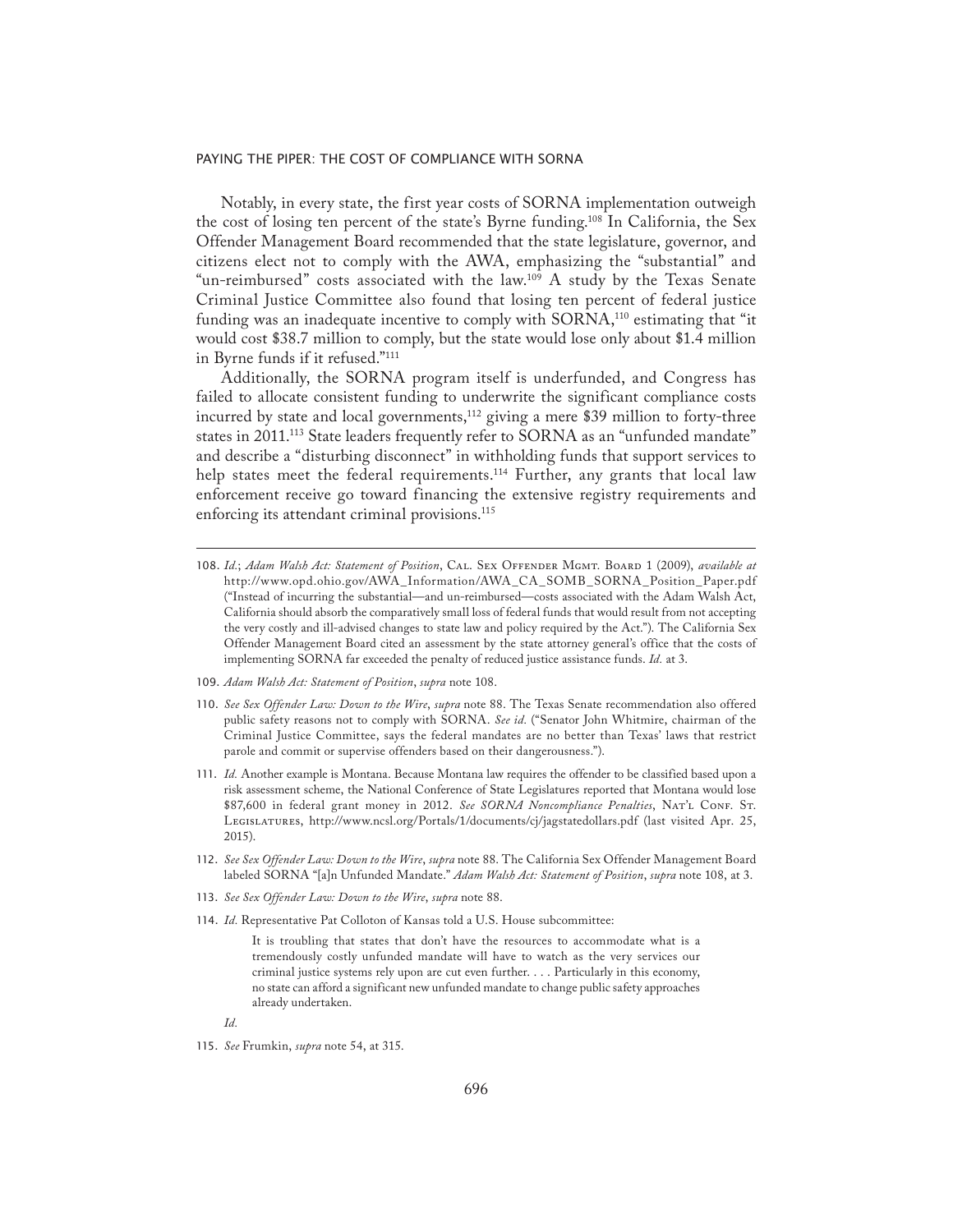Susan Frederick, federal affairs counsel for the National Conference of State Legislatures, thoughtfully commented on the states' dilemma: "States are very sympathetic to the need to supervise and penalize registered sex offenders. . . . But any time you're going to be collecting and cataloging information on more people more often, that comes at a high cost. The question is whether it's worth it."<sup>116</sup> Unfortunately, the manner in which SORNA frames this economic cost-benefit question gives states a number of reasons to choose not to comply with the program.

# IV. FISCAL RESPONSES TO THE SORNA COMPLIANCE PROBLEM

There are three practical routes the federal government can take to reframe the financial cost-benefit analysis for state SORNA compliance. Congress can: (1) give states more incentive to comply by increasing the percentage of Byrne budget cuts (subject to constitutional limitations); (2) provide more funding to states to further assist them in executing SORNA requirements; or (3) relax one or more of the requirements that impose the greatest financial burdens on the states.

# *A. Create More Financial Incentive for States to Comply*

Congress has authority under its Article I spending power to use federal funds to encourage state compliance with federal policy goals.<sup>117</sup> However, since compliance is discretionary, a state need not comply with any of the SORNA guidelines if the state is willing to forgo the ten percent funding incentive by the federal government.<sup>118</sup> This option has been recommended to states by a number of SORNA opponents, and at least some states have debated whether the costs of complying with the law outweigh its financial benefits.119 This is unsurprising because studies have shown that, in all fifty states, the first-year costs of implementing SORNA outweigh losing ten percent of the state's Byrne grant.<sup>120</sup> Therefore, one obvious solution to foster compliance is to increase the size of the Byrne funding cut.<sup>121</sup>

- 118. *See* Frumkin, *supra* note 54, at 337.
- 119. *Id.*
- 120. *See generally What Will It Cost to Comply with the Sex Offender Registration and Notification Act?*, *supra*  note 107. In 2014, the lower end of state Byrne grants included North Dakota (\$481,818); Vermont (\$483,863); South Dakota (\$542,154); and Wyoming (\$566,603). *Fiscal Year (FY) 2014 State Edward Byrne Memorial Justice Assistance Grant (JAG) Allocations*, Bureau Justice Assistance, https://www. bja.gov/%5CFunding%5C14JAGStateAllocations.pdf (last visited Apr. 25, 2015) [hereinafter *2014 JAG Allocations*]. The highest 2014 state Byrne grants were California (\$19,301,034); Texas (\$13,849,044); Florida (\$11,779,285); and New York (\$9,852,423). *Id.* Of the above listed states, Florida, South Dakota, and Wyoming have currently achieved substantial implementation of the SORNA requirements. *See SORNA*, *supra* note 53.
- 121. *See* Ted Gest, *Feds Begin Penalizing States That Haven't Adopted U.S. Sex Offender Law*, Crime Report (Apr. 12, 2012, 4:37 AM), http://www.thecrimereport.org/viewpoints/2012-04-sorna ("In practice, the

<sup>116.</sup> Grinberg, *supra* note 18.

<sup>117.</sup> *See, e.g.*, United States v. Perry, 788 F.2d 100, 109 (3d Cir. 1986) ("Congress can use its spending powers to coerce conduct consistent with its views of the general welfare in ways that it perhaps could not otherwise command.").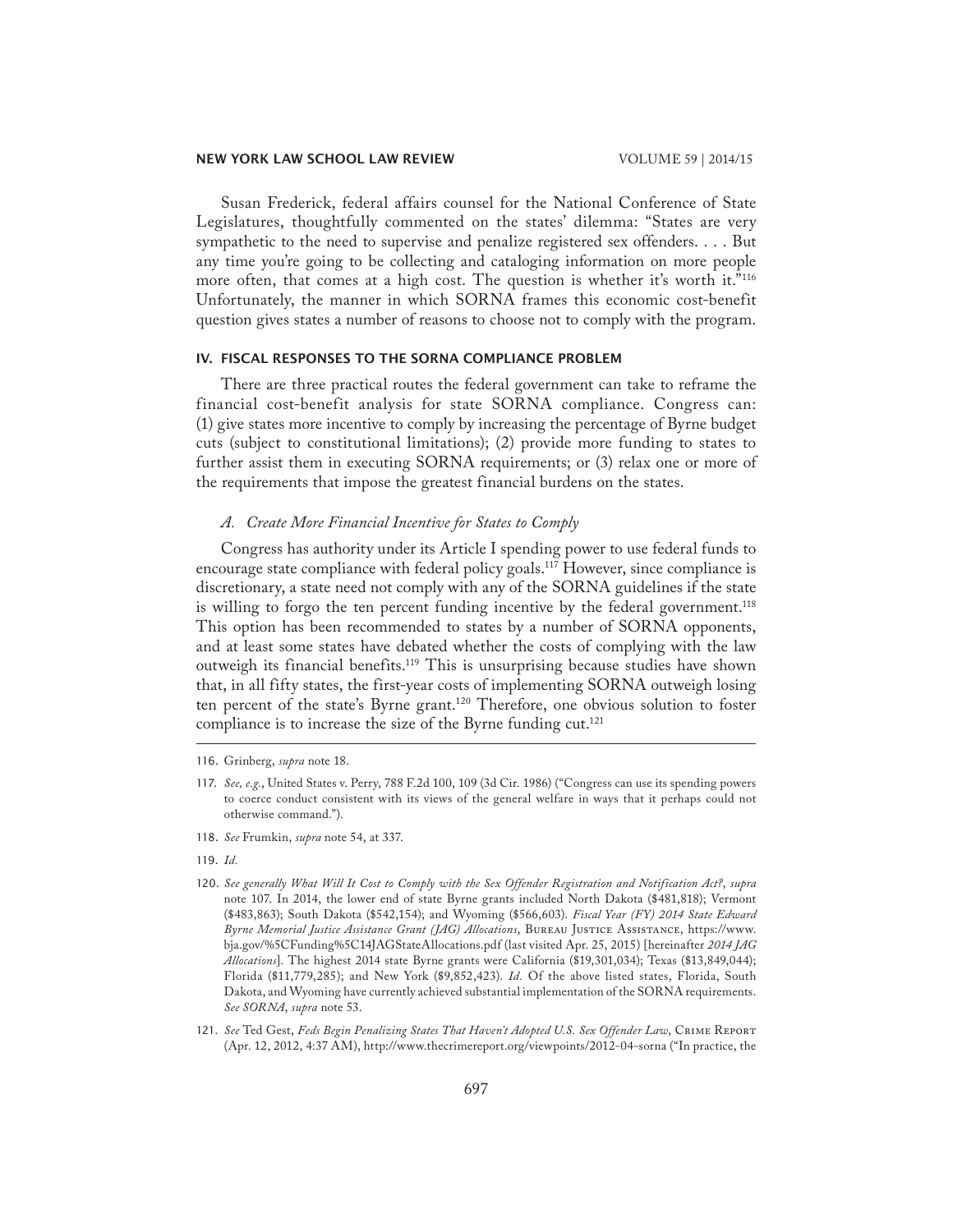Constitutional limitations on Congress's spending power must be taken into account with any conditional spending approach. In the 2012 case, *National Federation of Independent Business v. Sebelius*, the U.S. Supreme Court reaffirmed that congressional spending power cannot be used to violate the "basic principle that the Federal Government may not compel the States to enact or administer a federal regulatory program."122 In essence, the amount of the budget cut must not be "so coercive as to pass the point at which 'pressure turns into compulsion.'"123 Still, it is possible for Congress to increase the ten percent Byrne budget cut, consistent with constitutional limits, so as to provide a stronger financial incentive for the states to comply with SORNA.124 In *Sebelius*, states that opted out of the Medicaid expansion faced (on average) losses of more than \$1 billion in Medicaid funding each year.<sup>125</sup> Based on the states' Byrne grants in 2014, a ten percent cut would range from \$48,182 to \$1,930,103—even a substantial increase on these figures is unlikely to meet the coercion threshold condemned in *Sebelius*. 126

## *B. Provide More State Funding*

A second alternative to the financial problem posed by SORNA implementation is to give states more money in order to make compliance financially more attractive. SORNA specifically authorizes the Sex Offender Management Assistance grant program to help offset SORNA implementation costs, granting positive funding assistance to all eligible jurisdictions.127 It also allows for enhanced payments to jurisdictions that achieve compliance within one or two years of SORNA's enactment.<sup>128</sup>

- 122. 132 S. Ct. 2566, 2601 (2012) (internal quotation marks omitted).
- 123. South Dakota v. Dole, 483 U.S. 203, 211 (1987) (quoting Steward Machine Co. v. Davis, 301 U.S. 548, 590 (1937)).
- 124. In *National Federation of Independent Business v. Sebelius*, the Medicaid expansion provision was found to be coercive because the penalty for noncompliance (i.e., taking away the states' existing Medicaid funding) "threatened loss of over 10 percent of a State's overall budget," which the Court deemed "economic dragooning that leaves the States with no real option but to acquiesce." 132 S. Ct. at 2605. Thus, it was not the percentage of the cut but the total dollar amount that was dispositive in *Sebelius*. In *South Dakota v. Dole*, the Court had approved a 5 percent cut to federal highway funds (on the condition that states adopt the federal drinking age of 21) as non-coercive and without hesitation. 483 U.S. at 211 ("When we consider, for a moment, that all South Dakota would lose if she adheres to her chosen course as to a suitable minimum drinking age is 5 [percent] of the funds otherwise obtainable under specified highway grant programs, the argument as to coercion is shown to be more rhetoric than fact.").
- 125. See KENNETH R. THOMAS, CONG. RESEARCH SERV., R42367, THE CONSTITUTIONALITY OF FEDERAL Grant Conditions After *National Federation of Independent Business v. Sebelius* 2 (2012).
- 126. *See 2014 JAG Allocations*, *supra* note 120.
- 127. 42 U.S.C. § 16926(a) (2013).
- 128. *Id.* § 16926(c); *see also* SORNA GUIDELINES, *supra* note 13, at 11.

cuts ordered by [the] Justice Department will not go so deeply. Only federal money going solely to state governments will suffer the 10 percent reduction, not the relatively large amount of U.S. aid destined for local governments."). For a full list of SORNA noncompliance penalties, see *SORNA Noncompliance*  Penalties, NAT'L CONF. ST. LEGISLATURES, http://www.ncsl.org/Portals/1/documents/cj/jagstatedollars. pdf (last visited Apr. 25, 2015).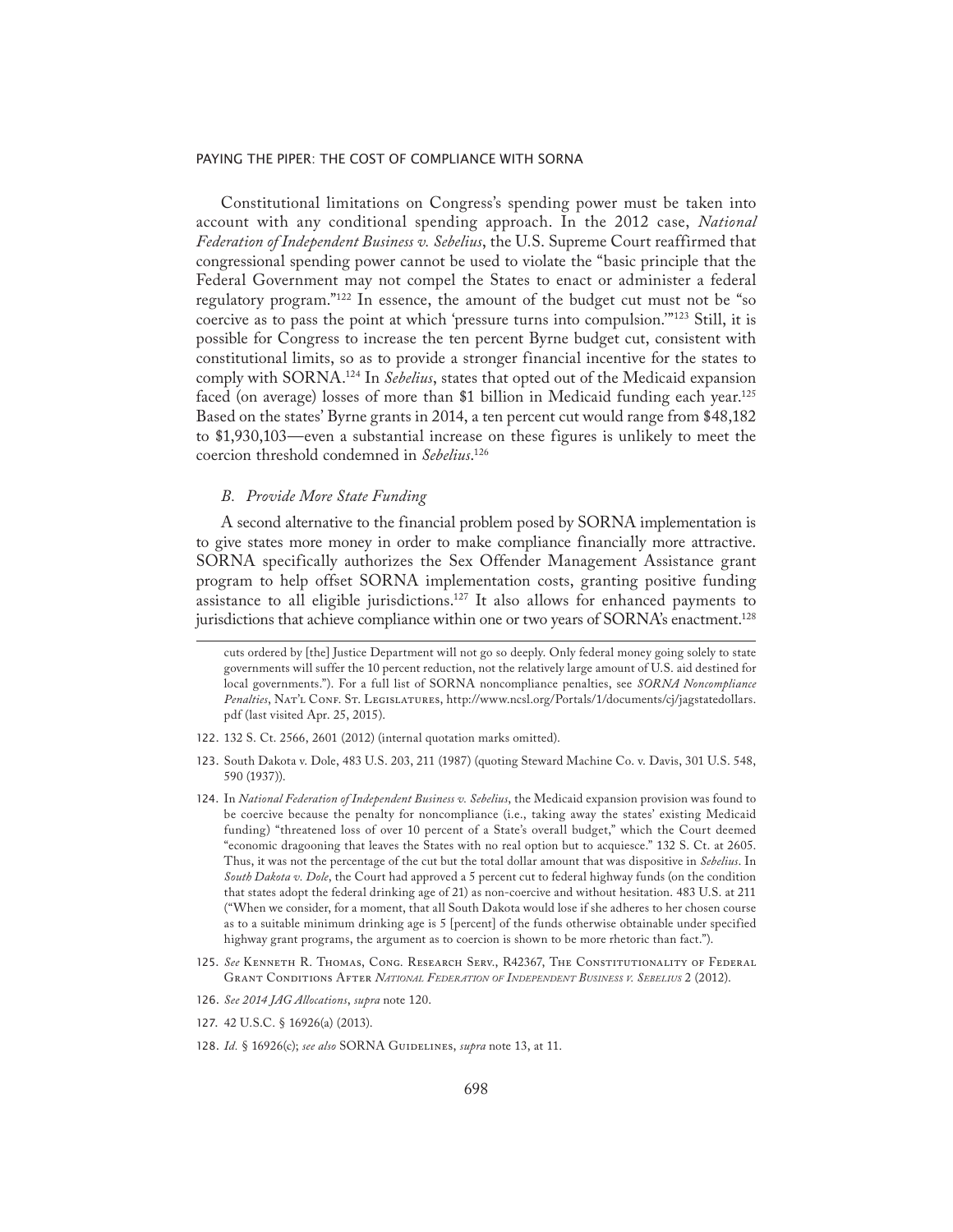In 2014, the U.S. Department of Justice announced more than \$17 million in fiscal year grant assistance for states, territories, and tribal governments that implement SORNA's sex offender programming.129 Roughly \$13 million of the 2014 total is allocated to specifically further the objectives of SORNA.130 The amount of federal funding for SORNA implementation seems stagnant. In 2013, the U.S. Department of Justice awarded approximately \$13.3 million to forty-seven jurisdictions in order to further the objectives of SORNA.131 In 2012, \$13.69 million was awarded to fifty-six jurisdictions.<sup>132</sup>

Although these grants are considerable, SORNA-targeted funding has not increased in recent years and is still nowhere near sufficient when looking at each state's actual implementation costs, which have been estimated to be as high as \$59.2 million in California, \$38.8 million in Texas, and \$31.3 million in New York figures that far exceed the total sum of federal assistance granted in 2013.133 Thus, there must be a significant increase in federal assistance aimed at furthering SORNA goals to make a tangible difference in state compliance.134

## *C. Cut Implementation Costs*

A third possible solution for lessening SORNA's financial strain on the states is to reconsider the substantial implementation standard and to relax some of its requirements,<sup>135</sup>

- 130. *See id.*; *see also Funding Opportunities*, Office Justice Programs, http://www.ojp.usdoj.gov/smart/ funding.htm (last visited Apr. 25, 2015). The number of jurisdictions that received SORNA funding for the year of 2014 was not specified. *See id.*
- 131. *See* Press Release, Dep't of Justice, Office of Justice Programs, Justice Department Announces \$15.5 Million in Awards to Support Sex Offender Registration, Assessment, Intervention (Sept. 16, 2013), http://ojp.gov/newsroom/pressreleases/2013/ojppr091613.pdf; *see also Funding Opportunities*, *supra* note 130. The remaining \$2.2 million will be used to fund four different related projects: "Sex Offender Treatment Intervention and Progress Scale (SOTIPS) project sites support, the Sex Offender Management Fellowship program, the SORNA Tribal Training and Technical Assistance Program, and . . . the Dru Sjodin National Sex Offender Public Website (NSOPW) operation." *Justice Department Announces \$15.5 Million in Awards to Support Sex Offender Registration, Assessment, Intervention,* Cal. Reform Sex Offender Laws (Sept. 16, 2013), http://californiarsol.org/2013/09/justice-departmentannounces-15-5-million-in-awards-to-support-sex-offender-registration-assessment-intervention/.
- 132. *Funding Opportunities*, *supra* note 130. The details of funding grants in subsequent years are also listed on the SORNA web site. *See id.*
- 133. *See What Will It Cost to Comply with the Sex Offender Registration and Notification Act?*, *supra* note 107.
- 134. For a more in-depth discussion on the process of federal funding to states and local governments, see Cong. Budget Office, Federal Grants to State and Local Governments (2013), *available at* http://www.cbo.gov/sites/default/files/43967\_FederalGrants.pdf.
- 135. The Guidelines explicitly state that there is "some latitude" in evaluating a jurisdiction's implementation efforts, which means that states need not follow the SORNA specifications exactly. SORNA GUIDELINES, *supra* note 13, at 10.

<sup>129.</sup> *See* Press Release, Dep't of Justice, Office of Justice Programs, Justice Department Announces \$17.6 Million in Awards to Support Sex Offender Registration, Intervention and Treatment (Sept. 19, 2014), http://ojp.gov/newsroom/pressreleases/2014/ojppr092914.pdf.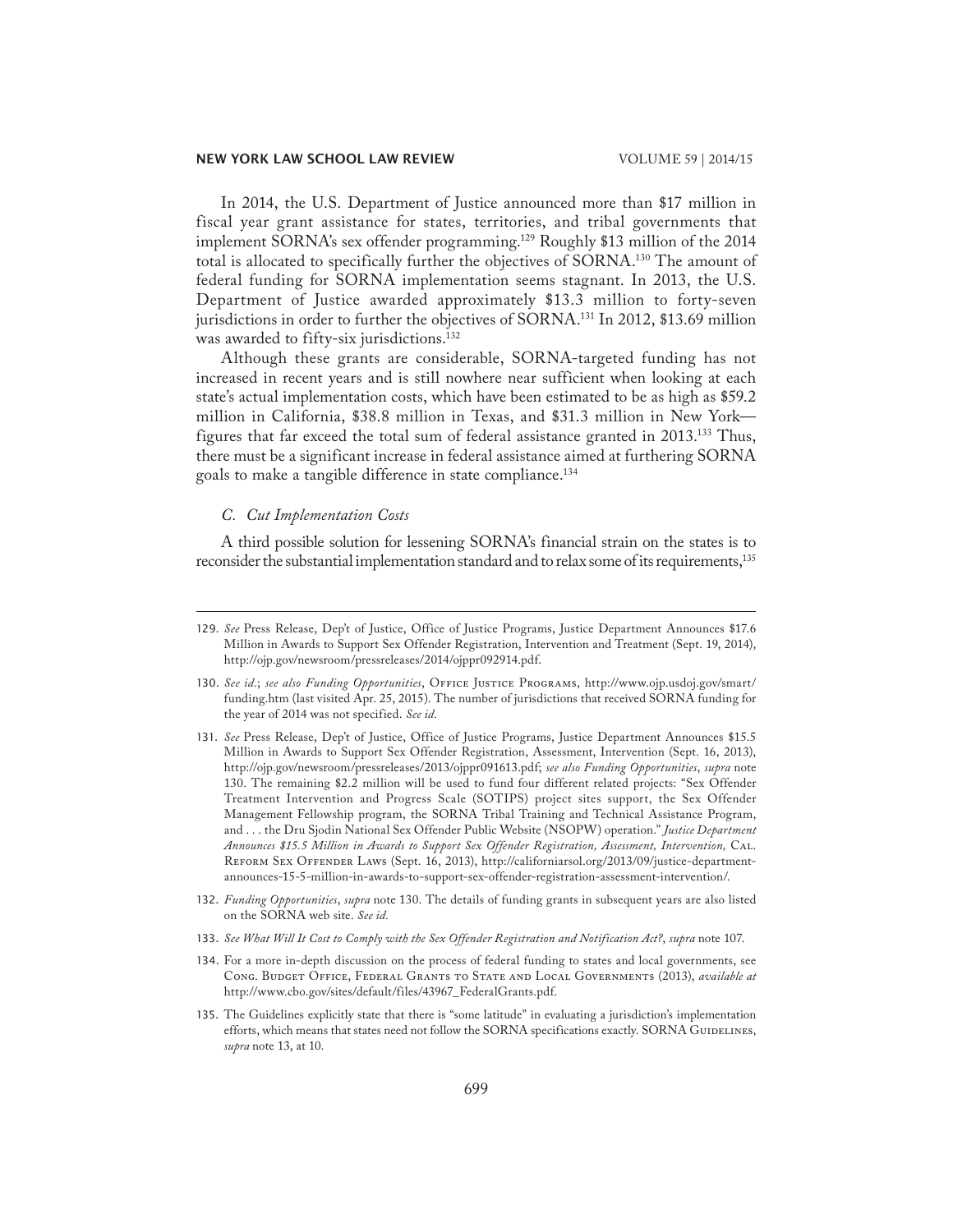the value of which policymakers have already begun to question.<sup>136</sup> Rather than targeting known sex offenders, a significant portion of the resources given to states are being devoted to the administrative maintenance of the registry and notification systems,<sup>137</sup> which have not achieved SORNA's goal to protect communities from sexual offenses.138 At this point, focusing federal funding on amending SORNA's shortcomings may be a better allocation of current resources than attempting to enforce its implementation in noncompliant jurisdictions.<sup>139</sup>

Congress could choose to relax SORNA compliance requirements in order to lessen the financial strain on the states in three ways: (1) allow states to keep their own sex offender classification systems; (2) allow states to follow their own philosophy of juvenile justice; and (3) reduce the frequency of in-person appearance requirements.

## *1. Allow States to Keep Risk-Assessment Based Classification Systems*

SORNA institutes a three-tiered system, ranking sex offenders based upon the severity of the committed offense. Each tier requires a different time span for which the sex offender must be registered and imposes distinct verification appearance requirements.140 While jurisdictions need not label their sex offenders according to SORNA's three-tiered system, a jurisdiction must ensure that sex offenders who meet the substantive criteria for placement in a particular tier are, at a minimum,

- 137. *See What Will It Cost to Comply with the Sex Offender Registration and Notification Act?*, *supra* note 107.
- 138. *See id.* ("Registries and notification have not been proven to protect communities from sexual offenses, and may even distract from more effective approaches.").
- 139. *See* Frumkin, *supra* note 54, at 356 ("One of the biggest problems with SORNA, and registration systems generally in the United States, is the extensive community notification. Congress should take a cue from other countries and outspoken organizations and diminish community notification.").
- 140. Paladino, *supra* note 26, at 281.

A tier I sex offender is defined as a "sex offender other than a tier II or tier III sex offender." A tier I sex offender is required to register on the sex registry for fifteen years, and must verify once every year. A tier II sex offender is defined as "a sex offender other than a tier III sex offender whose offense is punishable by imprisonment for more than 1 year" and the offense falls into one of two categories. A tier II sex offender is required to stay on the registry for twenty-five years, and must report in person every six months. A tier III sex offender is defined as a sex offender "whose offense is punishable by imprisonment for more than 1 year" and the offense: (1) is comparable or more severe than aggravated sexual abuse or sexual abuse; (2) is abusive sexual contact against a minor twelve years or younger; or (3) involves kidnapping of a minor. A tier III sex offender is required to stay on the registry for life, and must report in person to the jurisdiction every three months.

<sup>136.</sup> *See Sex Offender Law: Down to the Wire*, *supra* note 88 ("State sex offender registries already contain names, addresses, photos, vehicle, job and other identifying information on hundreds of thousands of convicted sex offenders. If public safety is the goal of maintaining all these public registries, it's not clear if all the information makes communities safer or if the most dangerous predators become lost among a growing swell of electronic information.").

*Id.* (footnotes omitted).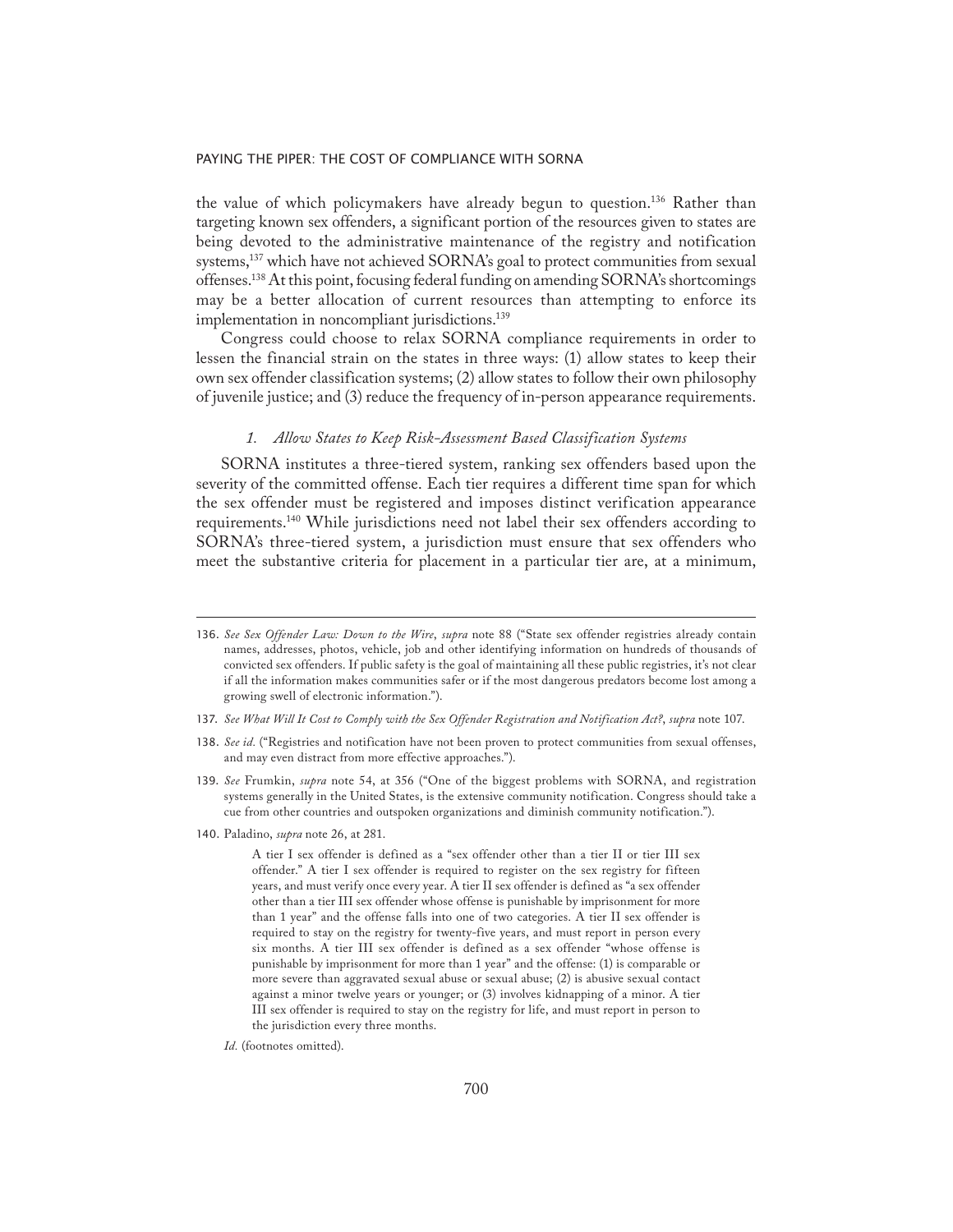subject to "the duration of registration, frequency of in-person appearances for verification, and extent of website disclosure that SORNA requires for that tier."141

In 2011, SMART Office officials told a U.S. House Judiciary Subcommittee "that SORNA's tiered classification system [was] a barrier for at least 11 states."142 Lawmakers must work to reclassify crimes and change notification practices in the states that fail to meet the federal three-tier requirements.143 The implementation costs of the federal classification method are substantial because many offenders must then be added to the state registry, which further increases administrative costs.<sup>144</sup> Currently, at least half of the fifty states use risk-based assessment systems<sup>145</sup> to classify sexual offenders (rather than the SORNA three-tier system).<sup>146</sup>

Moreover, comprehensive studies have shown that actuarial risk assessment scores consistently outperform the SORNA tier system in accurately predicting sexual re-offending.<sup>147</sup> Some states—for example, Montana and New York—have explained that their refusal to comply with SORNA is based on SORNA's mandate to adopt the federal three-tier system.<sup>148</sup>

- 143. *See id.*
- 144. *See* Niss Memorandum, *supra* note 88, at 2 ("[T]he federal classification system would add more offenders to the state registry and thereby make the registry more expensive to administer."). The California Sex Offender Management Board estimated a \$770,000 one-time cost—at a minimum—to reclassify currently registered offenders. *Adam Walsh Act: Statement of Position*, *supra* note 108, at 3.
- 145. *SORNA and Sex Offender Policy in the States*, Council St. Gov'ts, Winter 2010, at 6 [hereinafter Council St. Gov'ts], *available at* http://www.csg.org/policy/documents/SORNABriefFINAL.pdf.
- 146. "Under SORNA, offenders are categorized based on their offense, rather than by their risk to re-offend." *Id.* Eliminating SORNA's offense-based tier system would also lessen the burden on states using an undifferentiated offense-based approach (states that would otherwise have to enact more tailored laws to achieve compliance with SORNA).
- 147. *See, e.g.*, Kristen M. Zgoba et al., *A Multi-state Recidivism Study Using Static-99R and Static-2002 Risk Scores and Tier Guidelines from the Adam Walsh Act*, Doc. No. 240099, at 4 (Nov. 2012), *available at* https://www.ncjrs.gov/pdffiles1/nij/grants/240099.pdf. A November 2012 multi-state recidivism study, funded by the U.S. Department of Justice, examined the Static-99R and Static-2002 risk assessment tools in comparison with the Tier Guidelines from the AWA. *See generally id.*

The findings call into question the accuracy and utility of the AWA classification system in detecting high-risk sex offenders and applying concordant risk management strategies. If decision-making is [to] be driven by assigning offenders into defined risk classes, those categories must be determined by empirically derived procedures that are most likely to correctly identify higher risk offenders in a meaningful, systematic, and hierarchical manner.

*Id.* at 4.

148. *See* Niss Memorandum, *supra* note 88, at 2 ("For Montana, that noncomplying method of offender classification is problematic because the use of the risk assessment method for classification is mandated by statute."); *see also* Letter from Risa S. Sugarman, Deputy Comm'r & Dir., Office of Sex Offender Mgmt., to Linda Baldwin, Dir., U.S. Dep't of Justice 1–2 (Aug. 23, 2011) [hereinafter Sugarman Letter], *available at* http://media.navigatored.com/documents/NY+Baldwin+SORNA+notification.pdf ("After examining the proposed federal approach which focuses on the crime of conviction, we are

<sup>141.</sup> SORNA GUIDELINES, *supra* note 13, at 22.

<sup>142.</sup> *Sex Offender Law: Down to the Wire*, *supra* note 88.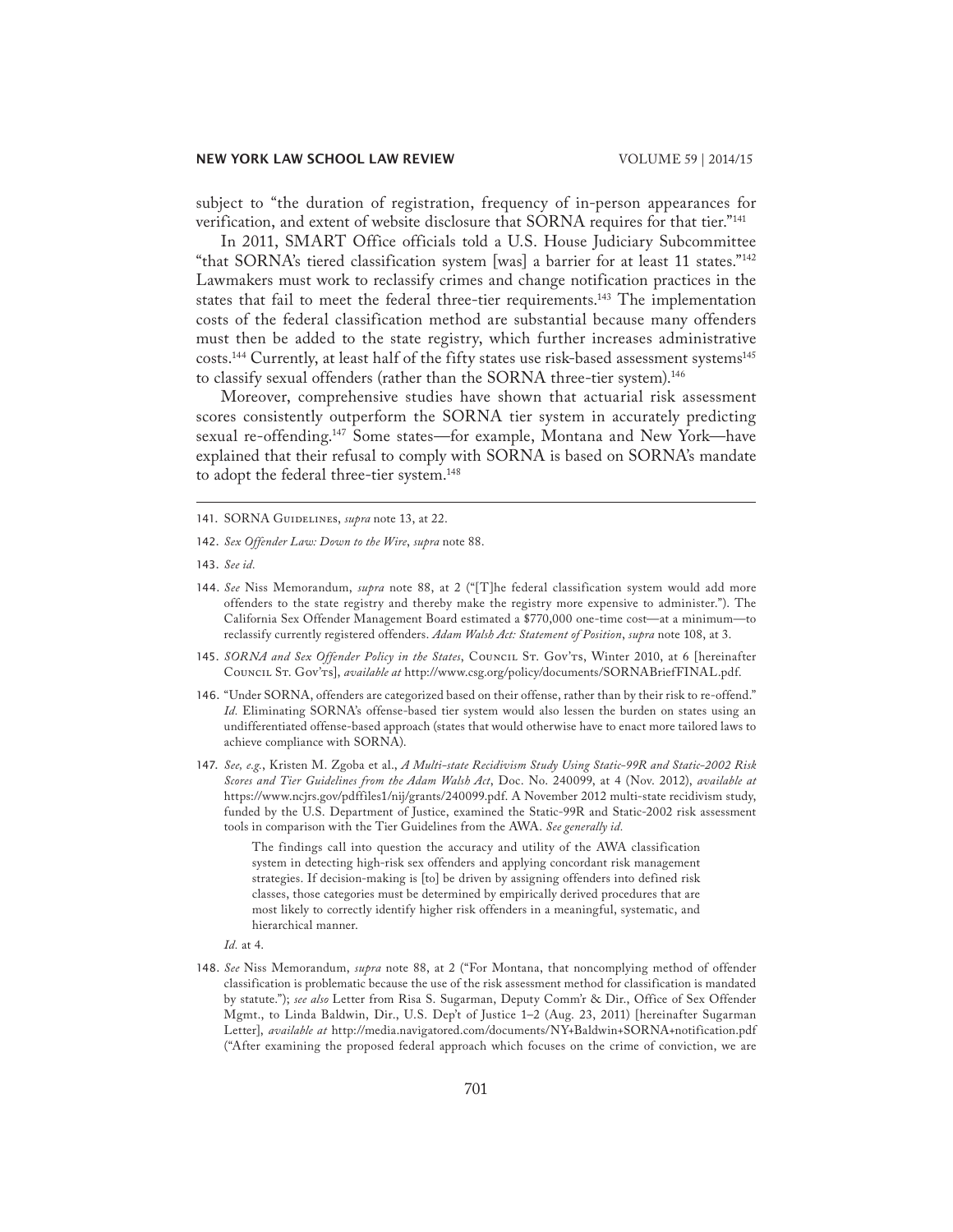Even assuming that risk assessment is not a superior tool for predicting recidivism, the purely financial rationale for allowing states to keep their own classification system remains valid. The offense-based tier system "pulls too many offenders onto the registry"—costing significantly more resources to register and maintain—and thus overburdens law enforcement.<sup>149</sup> Removing the tier system requirement would eliminate enormous costs for many states that identify this financial constraint as a primary obstacle to implementing SORNA.

# *2. Allow States to Follow Their Own Philosophy of Juvenile Justice.*

SORNA is the first federal law that requires juveniles to register as adult sex offenders.150 Individual states have existing systems in place to properly punish serious juvenile sex offenders.<sup>151</sup> Many of these states have elected to exclude juveniles from registration outright, while others have left the issue to judicial discretion.<sup>152</sup> For instance, in Utah, juvenile sex offenders are committed to the division of Juvenile Justice Services and detained thirty days prior to the individual's twenty-first birthday.153 Upon release, the juvenile-court judge decides whether the offender will be subject to registration requirements.<sup>154</sup>

According to SMART Office officials, the juvenile registration requirements are "[t]he most significant barrier" to compliance<sup>155</sup> and conflict with certain state laws regarding the confidentiality of juvenile records, prompting important public policy concerns about juvenile rehabilitation goals.156 Adding juvenile offenders to the adult registry would increase the number of offenders in the system and may require adding separate reporting facilities—resulting in heavy administration and maintenance costs.

- 149. Grinberg, *supra*, note 18.
- 150. 42 U.S.C. § 16911(8) (2013) ("The term 'convicted' or a variant thereof, used with respect to a sex offense, includes adjudicated delinquent as a juvenile for that offense, but only if the offender is 14 years of age or older at the time of the offense and the offense adjudicated was comparable to or more severe than aggravated sexual abuse . . . .").
- 151. *See* Enniss, *supra* note 39, at 714.
- 152. *See Sex Offender Law: Down to the Wire*, *supra* note 88.
- 153. Enniss, *supra* note 39, at 714–15.
- 154. *Id.* at 715.
- 155. *See Sex Offender Law: Down to the Wire*, *supra* note 88. Ohio was found to have substantially implemented SORNA requirements even though its juvenile-sex-offender registration laws deviated from SORNA's minimal requirements. *See* Paladino, *supra* note 26, at 298–300; *see also* U.S. Dep't of Justice, SORNA Implementation Review: State of Ohio 2–3 (2009), *available at* http://www.smart.gov/pdfs/sorna/ Ohio.pdf.
- 156. *See Sex Offender Law: Down to the Wire*, *supra* note 88.

concerned that the federal approach may both over- and understate threat in a way that is not consistent with [New York's] public safety goals.").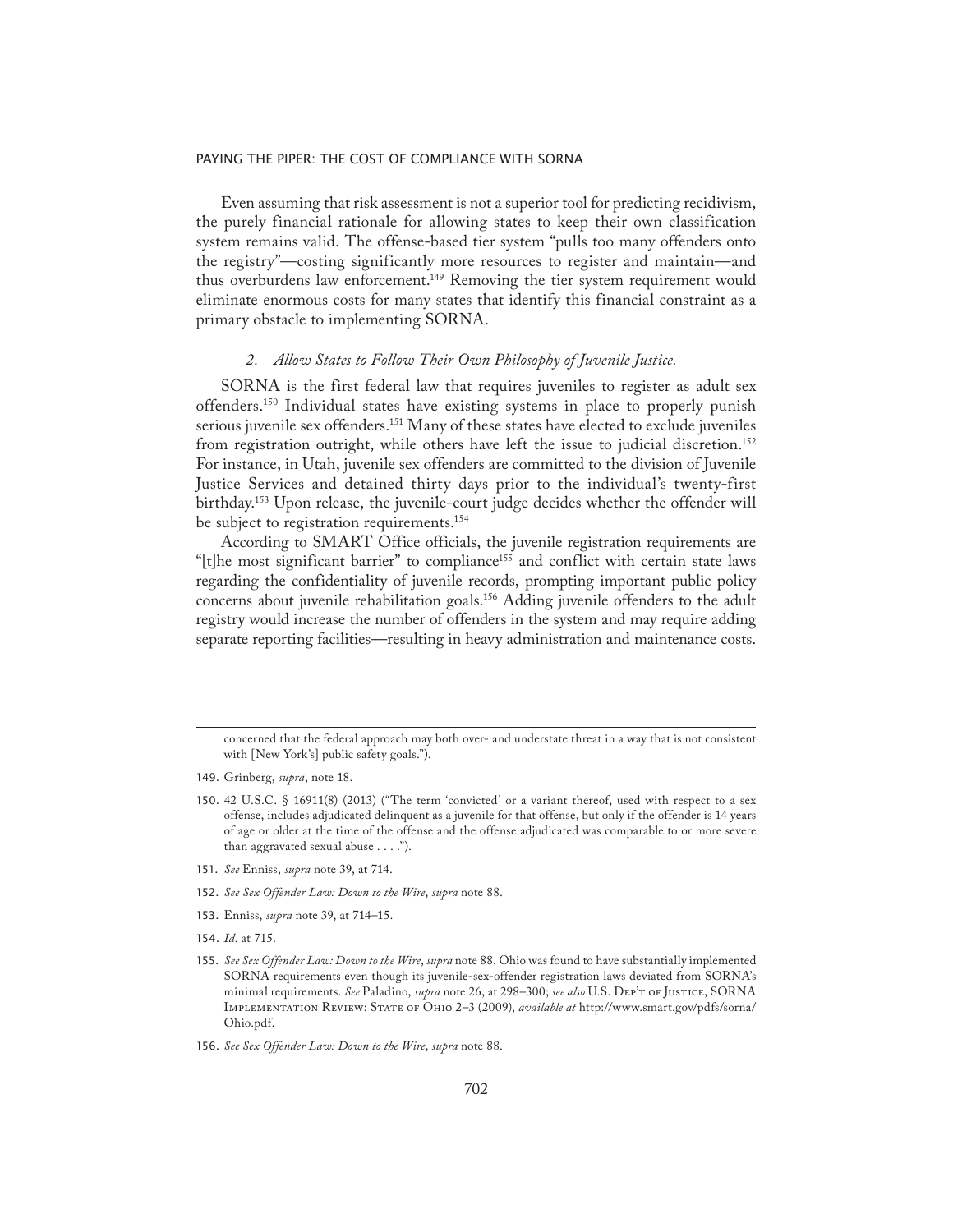At least twenty-three states cited SORNA's application to the juvenile population as a barrier to compliance.157 If states were allowed to maintain their own philosophy of juvenile justice in approaching juvenile-sex-offender registration, then a major obstacle to gaining universal state compliance would be eliminated.

## *3. Relax the In-Person Registration Requirements of SORNA*

Lastly, SORNA requires an offender to make periodic appearances before a law enforcement agency to verify certain matters, such as where the offender is residing.<sup>158</sup> The increased frequency requirements mandated by SORNA impose substantial maintenance costs on the states, especially due to the increased personnel needed to administer these requirements.<sup>159</sup> At least eight states have complained that the in-person reporting and increased verification requirements pose substantial hurdles to SORNA compliance.<sup>160</sup> In California, it was estimated to cost local law enforcement agencies at least \$10 million to meet the new frequency of registration requirement<sup>161</sup> the benefits of which are arguably an unnecessary obstacle to achieving national compliance with SORNA.

The cost-reduction methods identified above are but a few examples of potential measures that Congress could take to both lessen the financial burden on states and facilitate compliance with SORNA. More important is the reminder that SORNA's core objective lies in establishing and improving the national baseline of registration and notification standards so that fewer offenders will become "lost" within the

158. 42 U.S.C. § 16916 (2013).

A sex offender shall appear in person, allow the jurisdiction to take a current photograph, and verify the information in each registry in which that offender is required to be registered not less frequently than—(1) each year, if the offender is a tier I sex offender; (2) every 6 months, if the offender is a tier II sex offender; and (3) every 3 months, if the offender is a tier III sex offender.

*Id.*

- 160. *See* Survey on Compliance with SORNA, *supra* note 103. As of April 2009, these states were Arizona, Connecticut, Hawaii, Illinois, Michigan, Texas, Vermont, and Wisconsin. *See id.*
- 161. *See Adam Walsh Act: Statement of Position*, *supra* note 108, at 3. These verification and in-person appearance costs are projected to increase significantly due to ongoing staffing expenses. *Id.*

<sup>157.</sup> *See* Council St. Gov'ts, *supra* note 145, at 4. *See, e.g.*, Sugarman Letter, *supra* note 148, at 2 ("New York has a long standing public policy of treating juvenile offenders differently from adult offenders so that juveniles have the best opportunity of rehabilitation and re-integration. The federal requirement that juveniles be placed on the Sex Offender Registry under SORNA is in direct conflict with that public policy."); *Adam Walsh Act: Statement of Position*, *supra* note 108, at 3 ("If California were to adopt the Adam Walsh Act the state would, for the first time, include juveniles over the age of 14, determined to be a tier three risk, on the public Megan's Law website. . . . There is no evidence, to date, that the inclusion of juvenile offenders into public registries increases public safety or promotes effective juvenile offender reentry.").

<sup>159.</sup> *See Sex Offender Law: Down to the Wire*, *supra* note 88. The SMART Office provides that it will consider alternatives to interim in-person appearances for Tier II and Tier III offenders. *See SORNA "In-Person" Registration Requirements*, Office Justice Programs, http://ojp.gov/smart/registration\_requirements. htm (last visited Apr. 25, 2015).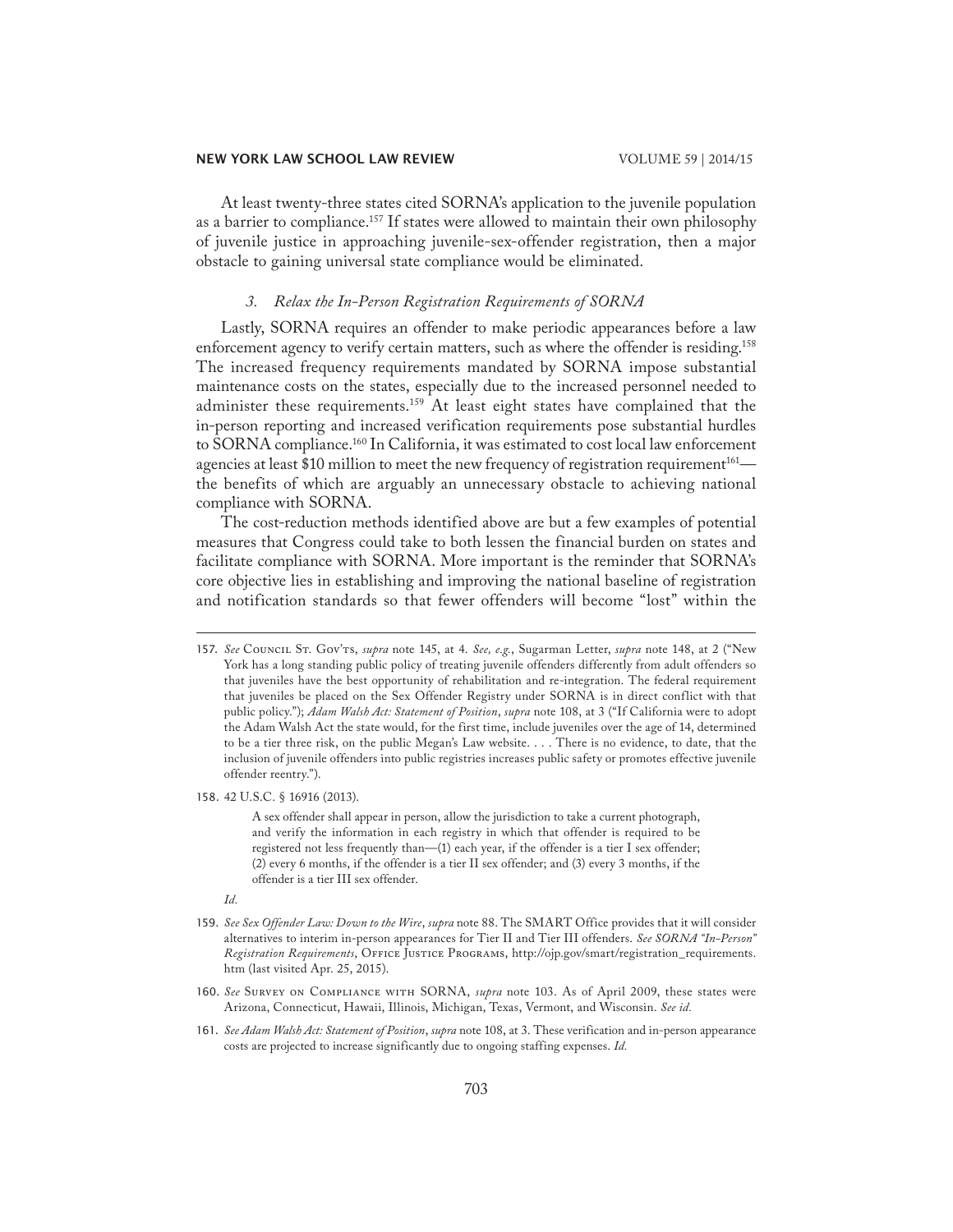system. If SORNA's goal is to maximize the effectiveness of sex offender registration and notification on a national level, steps must be taken to encourage states to comply with SORNA's most crucial aspects, rather than give states the financial incentive to abandon it altogether.

# V. THE IMPLICATION OF FEDERALIST PRINCIPLES

Some of SORNA's costly requirements add another layer to the equation: the implication of federalism principles. The federal government is given a few defined areas of authority prescribed in Article I of the Constitution, and the Tenth Amendment reserves the balance of authority to the states—including the "police power."162 For most of the first half of the twentieth century, federal involvement in criminal justice matters remained "limited and episodic" because state and local governments handled them.163 Over time, the federal government has become increasingly involved in the criminal justice system and made "liberal use of its Commerce Clause authority to expand its criminal law jurisdiction."164 However in 1995, the Supreme Court's decision in *United States vs. Lopez* signaled a shift in the Court's willingness to countenance a general legislative power through the commerce clause in cases involving non-economic criminal activity.165 Thus, SORNA and other criminal justice policies relating to sex offender registration and community notification generally were implemented not under Congress's commerce clause authority, "but rather more subtly through its conditional Spending Power authority."166

In the 1990s, Congress relied on its spending power "to compel changes in state criminal justice policy" with respect to community control of sex offenders.<sup>167</sup> Although once a matter "unmistakably within the historic purview of states," state sex offender registration and notification laws are now "the direct result of federal

<sup>162.</sup> Logan, *supra* note 52, at 53 (describing the "police power" as an "expansive authority James Madison regarded as extending 'to all objects which, in the ordinary course of affairs, concern the lives, liberties, and properties of the people'").

<sup>163.</sup> *Id.* at 54.

<sup>164.</sup> *Id.* at 59 (discussing Congress's method of coercing state compliance by means of conditional federal funding).

<sup>165.</sup> 514 U.S. 549 (1995) (striking down the Gun-Free School Zones Act of 1990 as outside the scope of Congress's commerce clause authority); *see also* Christopher DiPompeo, Comment, *Federal Hate Crime Laws and United States v. Lopez: On a Collision Course to Clarify Jurisdictional-Element Analysis*, 157 U. Pa. L. Rev. 617, 618 (2008) ("[*Lopez*] signaled the modern Court's resistance to allowing Congress to exercise a general legislative power through the Commerce Clause, particularly in cases involving noneconomic criminal activity.").

<sup>166.</sup> Logan, *supra* note 52, at 52. "Since 1994, Congress has repeatedly imposed new registration requirements on the states" through its Article I spending power. *Id.* at 69. Note, however, that Congress did use its commerce clause authority—and not its spending clause authority—to impose federal criminal liability for registration violations under the AWA. *See id.* at 79.

<sup>167.</sup> *See id.* at 59. The federal government had moved to nationalize disparate state approaches to sex offender registration and community notification. *See id.* at 121–22 ("That the shift has occurred via federal use of the 'Trojan horse' of conditional spending power authority, rather than through the more controversial method of Commerce Clause authority, does not alter the outcome.").